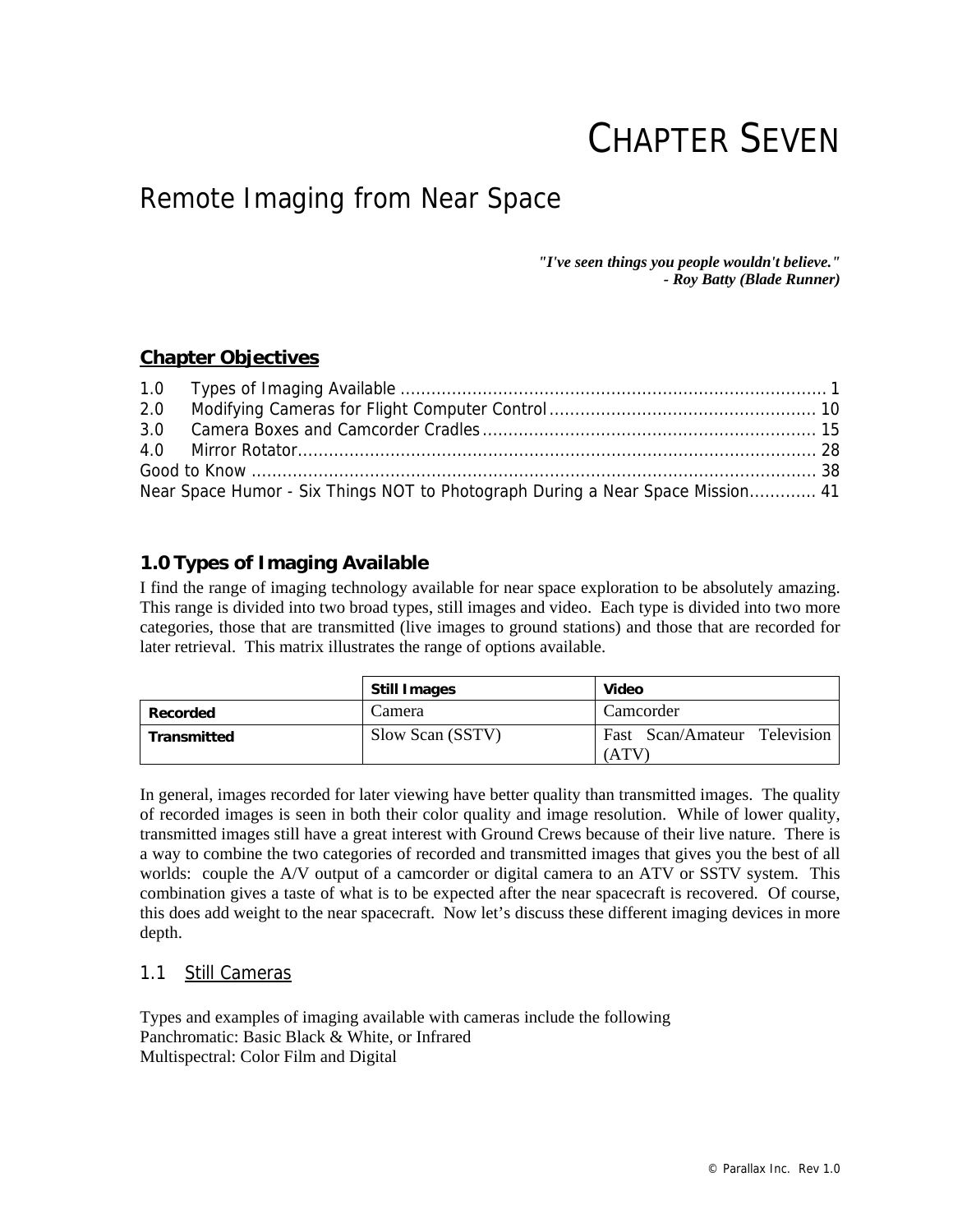# 1.1.1 The Good and the Bad

Systems to record still images on film or in memory have several benefits:

- 1. They're usually a lightweight and self-contained system.
- 2. They have excellent image resolution.
- 3. They have good color resolution.



**Infrared image of the ground -**  The foliage appears red because the chlorophyll in plants reflects infrared along with green. Between the near spacecraft and the ground are clouds in a row formation.

On the negative side we have some limitations:

- 1. Some camera systems contain moving parts that may jam during a flight.
- 2. You can't always operate them electronically out of the box; some kind of modification or mechanical system must be devised.
- 3. The number of photographs that can be recorded on a single flight is limited to the film or memory in the camera.

# 1.1.2 Details

One way to reduce the limitations of number of frames and possibility of mechanical failure is to use digital cameras. More "film" can be added to the camera with a larger memory that doesn't take up more space. With few moving parts, a digital camera is less likely to suffer from a mechanical failure. But with digital cameras you run into the problem of lower resolution than film, unless a relatively expensive camera is used.

The best film images are recorded using cameras with large film formats, like 120 film. The less an image is compressed to fit on film stock, the finer the details that are recorded on the film. Unfortunately these same cameras also tend to be the most expensive to purchase. I have yet to find an affordable 120 camera with motorized controls that I can modify for computer control.

A good compromise film camera is either an APS or 35 mm camera. There are several requirements for a film camera to operate in near space. First, it must have auto film advancing. This lets you concentrate on taking pictures rather than with building complex mechanical devices for advancing the film. Second, the camera must be capable of properly focusing at infinity. Once the near spacecraft is launched, everything visible is at infinity (i.e. more than 30 to 50 feet away). This issue is a big gotcha. Some \$20 cameras claim they are focus-free, giving the impression that they are properly focused for distant subjects. Actually, many inexpensive focus-free cameras are focused for subjects twenty feet away from the camera, or the typical distance for which you photograph friends.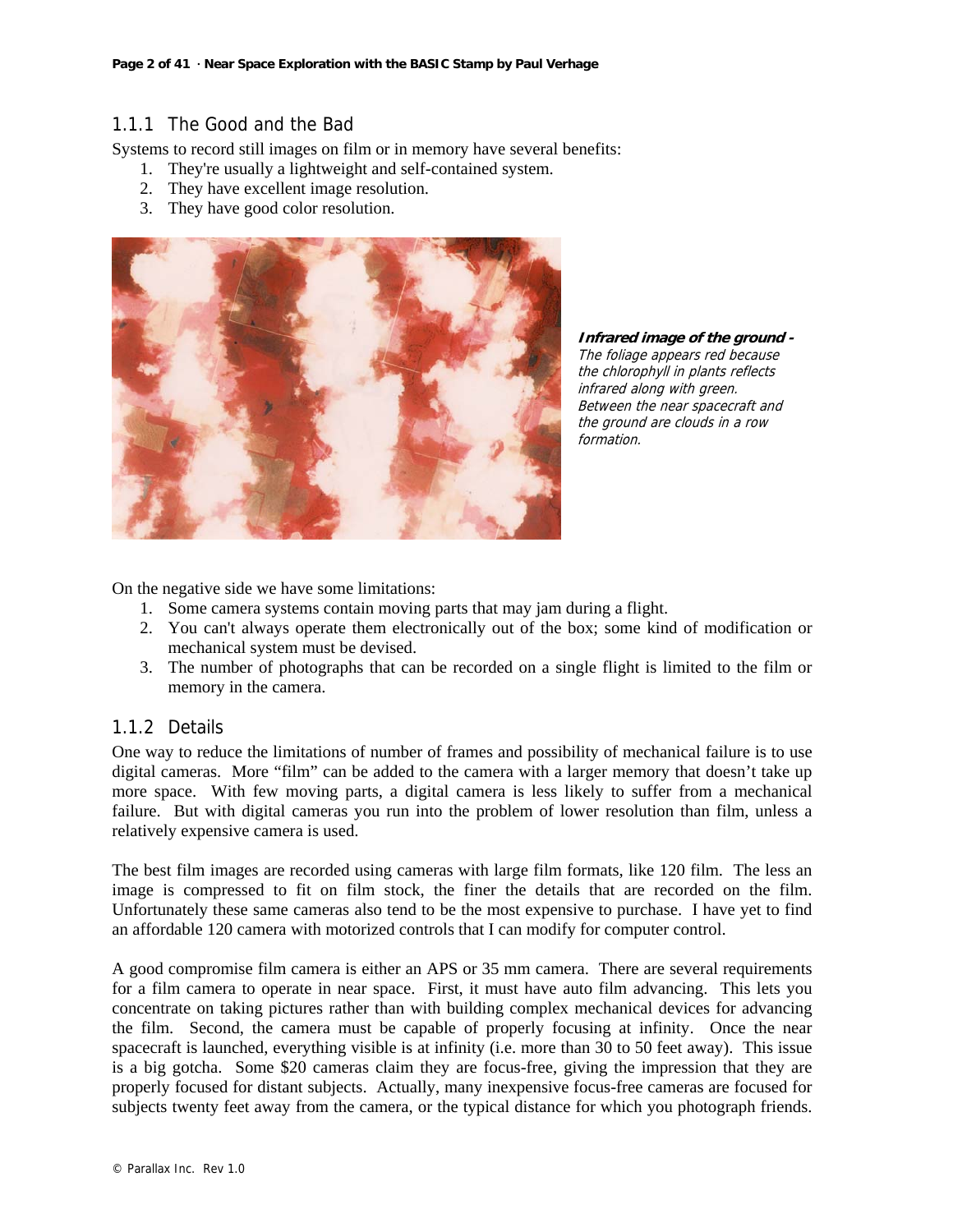Other cameras are made focus free by stopping down their lens. Stopping down a lens means the diameter of the lens of the camera is reduced with a mask (iris), which reduces the light entering the camera. A camera for near space must be either manually set to infinity or capable of setting its focus to infinity by adjusting the lens' focus. If possible, set the camera's focus in advance, as this will not require the camera to move the lens. Some mechanical movements may freeze up in cold of near space. If the mission is flying a camera with a moving lens, get a camera with a lens movement that is internal to the camera body. Just to give an example, I used one camera with a lens that physically moved outside the camera body. After its second flight it quickly discharged any batteries loaded into the camera. I believe the focusing motor shorted out when the camera lens froze into a fixed position, thereby destroying any further use of the camera.

One of my early successful cameras is the Vivitar AF400. It is a veteran of over 20 flights. A servo operated the camera's shutter button before I learned how to modify the camera to be operated directly by a computer. One early failure was the Big View 35. That camera froze up early one flight. Its last photograph is an interesting image of sunrise at 66,000 feet. The sun became a wide streak on the horizon, as the shutter began to fail and operated very slowly while the near spacecraft rotated. In the next section are directions for modifying cameras, or how to get them modified.



**Sunrise at 66,00 Feet –** The sun became a wide streak on the horizon as the camera froze up and the shutter began to fail.

# 1.2 Camcorders

#### 1.2.1 The Good and the Bad

Recording video has several benefits:

- 1. Their images are video and not stills that may be aimed in the wrong direction when recorded.
- 2. Their moving images have reasonably good resolution in pixels.
- 3. Video images have good color resolution.

On the negative side, limitations to consider:

- 1. Camcorders are heavy, about 2.5 pounds for the lightest.
- 2. I know of no way to operate them electronically; a mechanical system must be devised.
- 3. Camcorders shut themselves off if when they do not record for five minutes, so they must run continuously from launch.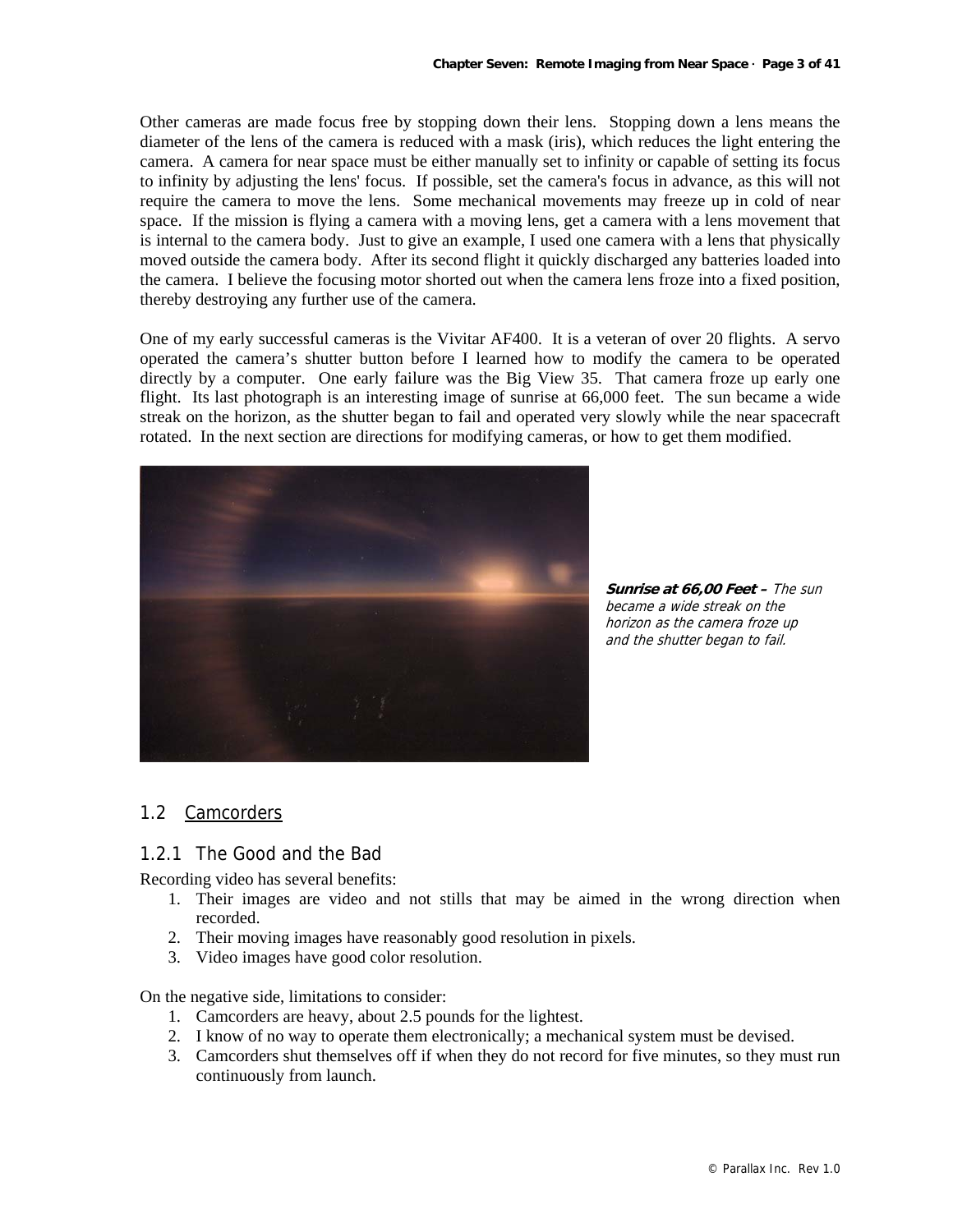Perhaps the digital camcorders that are now available will change this. However, cost has prevented me from experimenting with them yet.

# 1.2.2 Details

I've had a lot of success with sending camcorders into near space. Quasar is the camcorder I use in near space. The Quasar camcorder is basically a Panasonic, compact VHS camcorder. With a 60 minute videocassette and slow record setting, the compact VHS records two hours of video, enough to record the ascent and balloon burst, but not the landing. Both Jeff Melanson (KD7INN) and Mark Conner (N9XTN) have experience with camcorders that can record longer than two hours. To record the descent of a near space flight with a two-hour tape in the camcorder, the camcorder must be shut off for portions of the mission. A flight computer controlled servo positioned to press the record button turns the recording function on and off. Since the camcorder shuts itself off after five minutes of idling, a flight computer must continually press the record button in cycles of less than five minutes.



**Servoactivated camcorder** – When the servo rotates, the finger pushes the record button.

The camcorder ends up recording snippets of the flight until the camcorder is left recording. Be aware that once a camcorder shuts itself off, you must physically reset the ON/OFF button, a difficult proposition with a servo. It would of course be best if you can lay your hands on a service manual for the camcorder and discover how to "computerize" the camcorder. You'd think with all the moving parts in a camcorder, they'd be a nightmare in the cold of near space. Fortunately camcorders generate lots of heat, so they keep themselves warm in near space.

Unfortunately camcorders are large and heavy enough to make it difficult to rotate them with a servo. The way to get around this is to mount a mirror in front of the camcorder lens at a 45-degree angle. As the mirror rotates, the camcorder's view changes, giving the camcorder a 180-degree view of the world.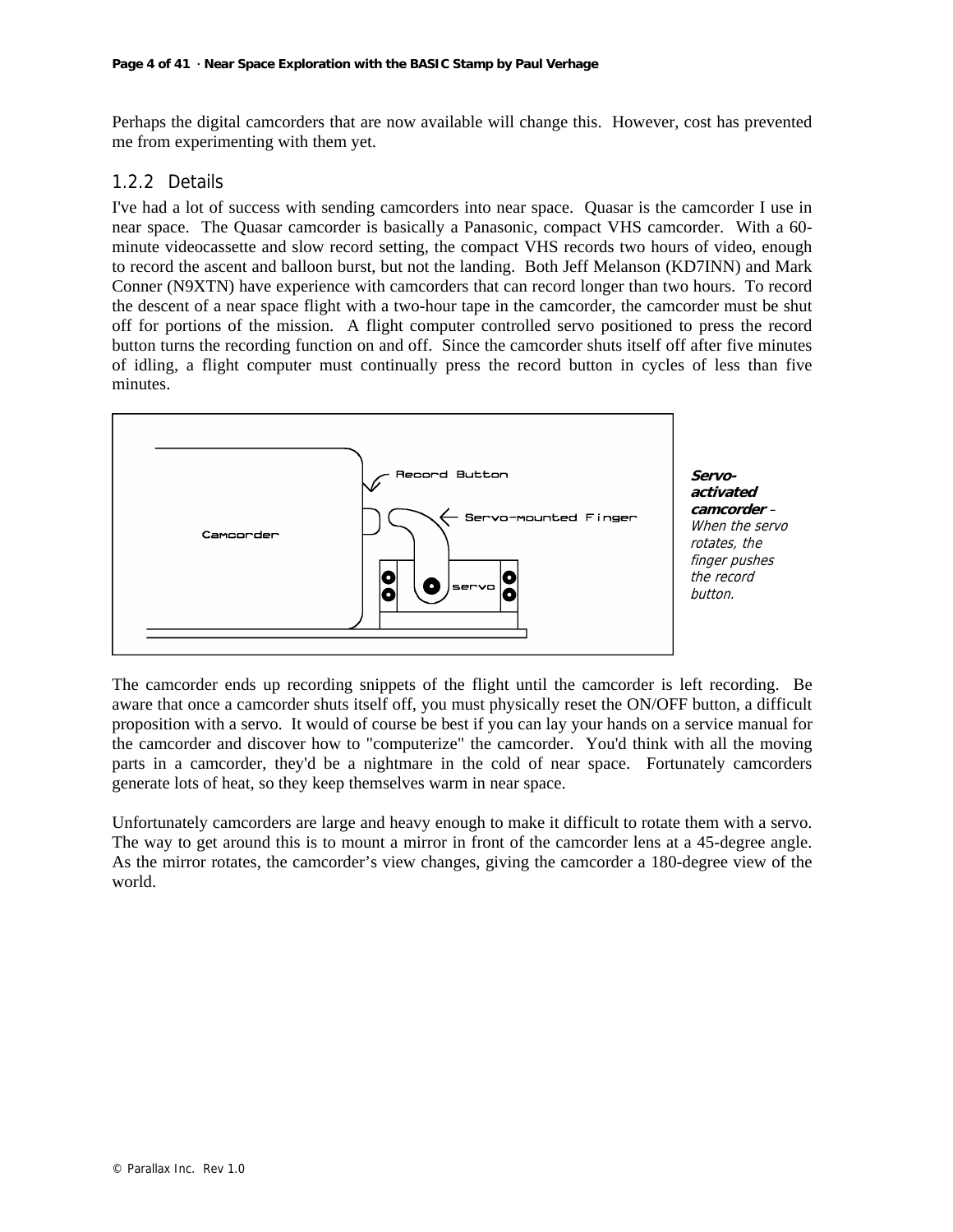

**Rotating Mirror –** Mounts to camcorder quad.

On the negative side, the image is reversed. This may be fine for general viewing, but it makes if difficult to interpret images of the ground below. You may be thinking, "Ah, I'll just add a second mirror!" True, this reverses the reversed image, but it also requires the second mirror be larger than the first mirror to avoid cutting off the image. With the wide angle of view in a camcorder, this gets too unwieldy. Of course you could set the camcorder lens to zoom and reduce the angle of view. But then the image moves too rapidly though the field of view as the near spacecraft rotates. It's best to correct the reversed images through video capture software. There is one more method to avoid rotating large camcorders. Recording VCRs are getting smaller and more affordable. Before long I expect amateurs to send small CCD (charged coupled device) cameras into near space in place of a camcorder. A small CCD camera is easy to servo mount and its video images can be recorded with the VCR onboard the near spacecraft. By using a splitter, it may be possible to record high quality images onboard the near spacecraft while transmitting poorer quality ATV to Chase Crews.

 Later in this chapter are directions how to make a camcorder cradle and a servo controlled mirror for rotating the direction of view of a camcorder.

#### 1.3 Slow Scan Television

#### 1.3.1 The Good and the Bad

Slow Scan has several benefits:

- 1. The images are transmitted slowly as audio tones over the radio (slow transmission decreases the bandwidth required for the signal and improves its quality over long distances).
- 2. The images are live images.
- 3. The imaging method is very similar to how NASA does their imaging.

Limitations to consider:

- 1. They may not have the best image resolution.
- 2. They may not have the best color.
- 3. The images take time to transmit.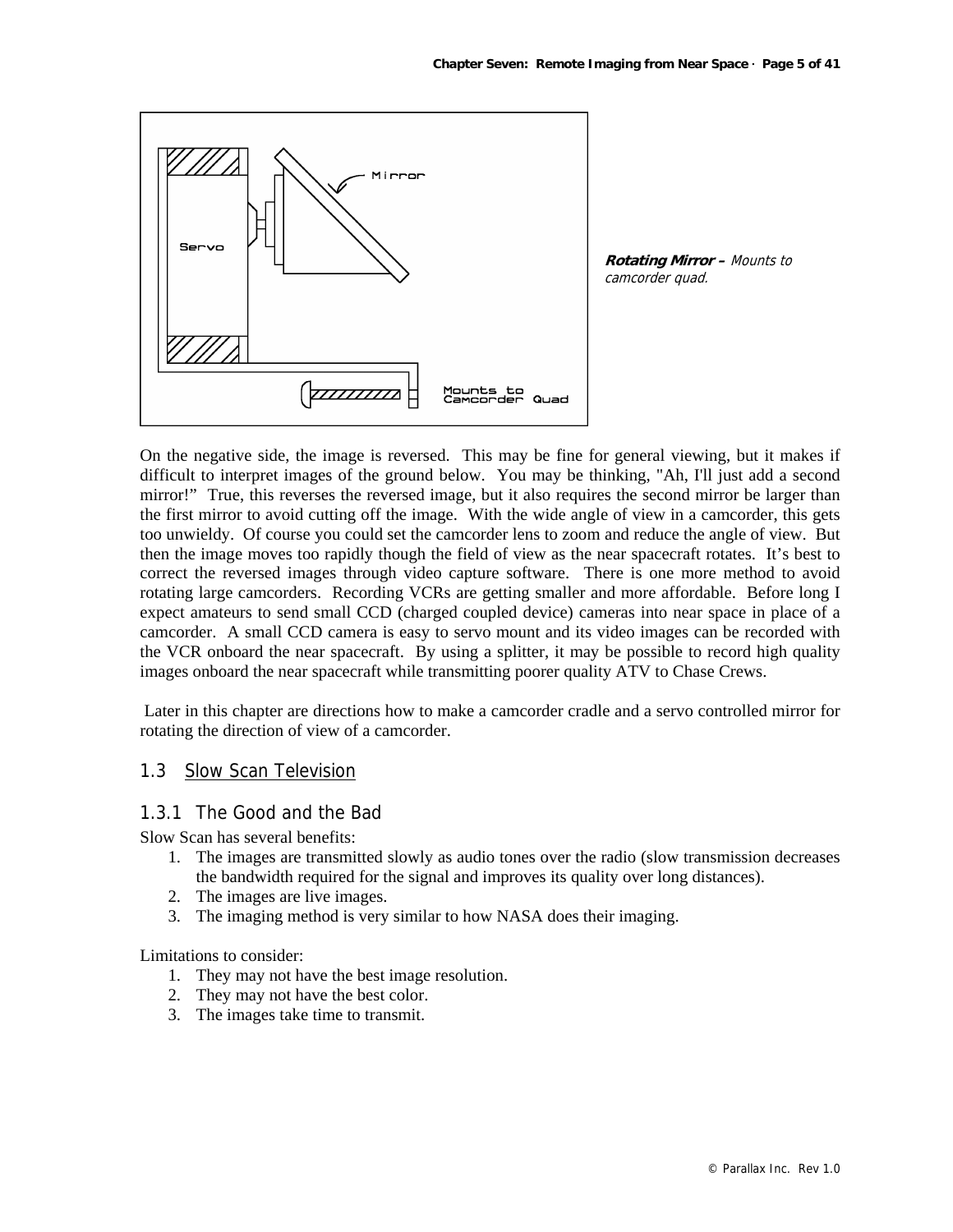# 1.3.2 Details

The easiest SSTV unit to adapt for near space is the Kenwood VC-H1. This compact unit requires a HT to send images, so there are two HT sized devices onboard the near spacecraft. The aspect I like best about the VC-H1 is that its imaging head can be removed from the main body, where the imaging processing occurs. The VC-H1 camera head sends images to the VC-H1's main body for capture and processing for transmission over the attached HT. The captured image is converted to audio tones, which indicate the color and intensity of each pixel. It takes the VC-H1 32 seconds to transmit images in Robot format. Since the transmission rate of a SSTV image is slow, the image quality received doesn't degrade as much with transmission distance as ATV images do. Images recorded at 120 miles way are as good as those recorded 20 miles away from the near spacecraft.

To prepare the VC-H1 for near space work, remove the imaging head and connect it to the VC-H1 body with an audio cable from Radio Shack. The processing unit is kept inside the capsule, while the imaging head is mounted to a scan platform. Building a scan platform is covered in Chapter Five, Section 3.4, and building a camera box for the VC-H1 is covered in this chapter, Section 3.1.



**Kenwood VC-H1 Slow Scan Television –** The camera head can be removed from main body.



**VC-H1 Scan Platform**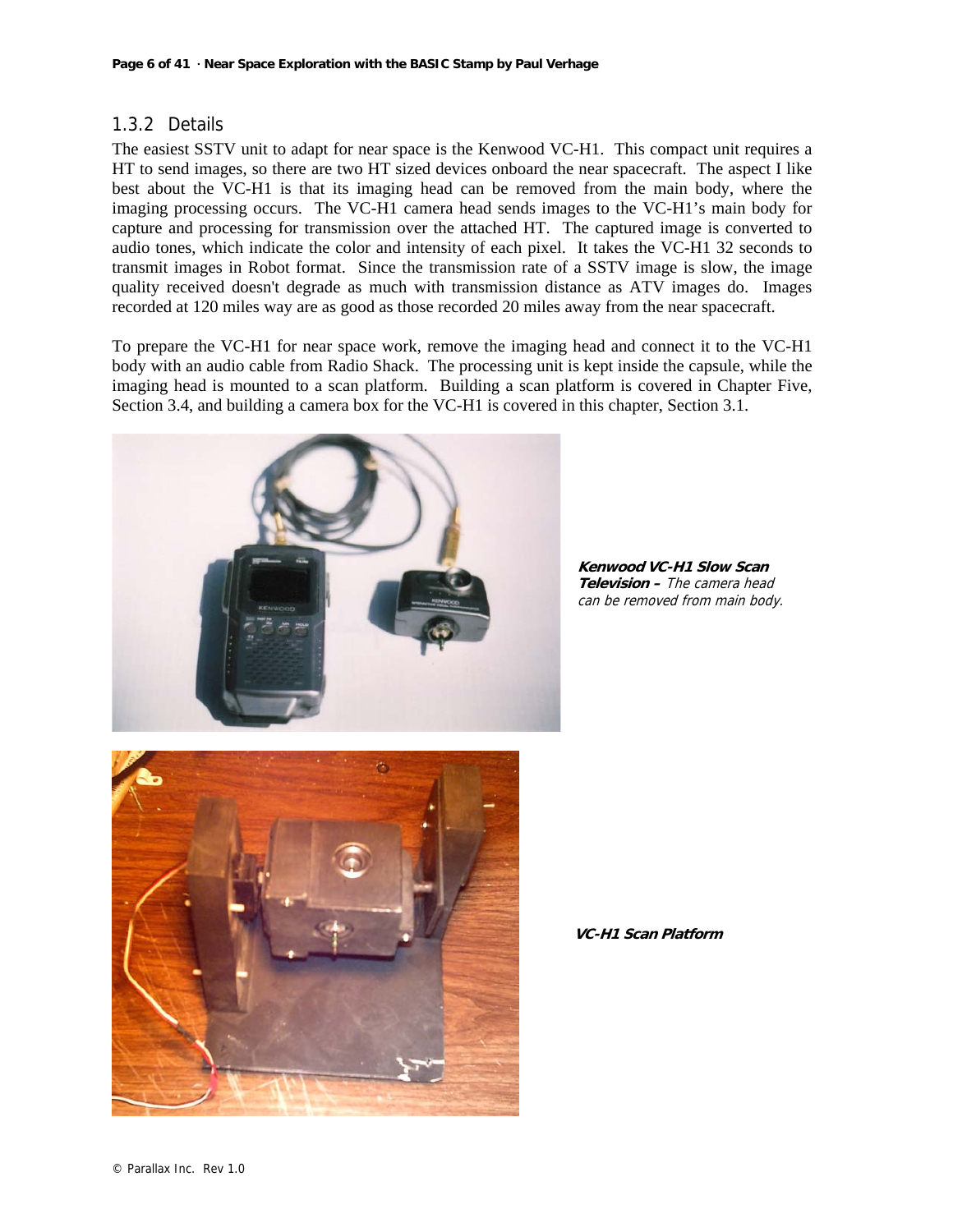The VC-H1 can be set to transmit images every three minutes. This simplifies the process of acquiring images. Alternately, a communications cable for operating the SSTV from a PC is available. Once you know the communications protocol, a flight computer should be able operate the unit.

## 1.4 Fast Scan/Amateur Television (ATV)

#### 1.4.1 The Good and the Bad

Transmitting video has several benefits:

1. The images are video, not just snapshots that may be aimed in the wrong direction.

2. The images are live from near space.

On the negative side we have limitations:

1. ATV transmitters can be power hogs.

2. Signal quality drops off rapidly with distance or altitude. Good images require beam antennas, a difficult antenna to use from a moving chase vehicle.

#### 1.4.2 Details

A CCD camera and 1 watt transmitter makes an excellent, lightweight ATV set up. However, a onewatt ATV signal drops off rapidly with distance. You get wonderful video at launch and great video from the landing, if you're lucky enough to be close. I've looked into sending up an amplifier. As I recall, a ten-watt amp requires about 3 amps of current at 12 volts (about 25% efficient). A good battery is needed to power the amp. A good set of NiCds or lithiums are probably the best battery to use. Three amps of current for a three-hour flight require a battery pack of 9000 mAh. This much capacity is available in some "D" cell form-factors. Operating at 12 volts for three hours, the battery produces 36 watts of total power. The surplus lithium "D" cells available from S&G Photographic can produce this level of power, but the batteries are getting older and more expensive.

Pretty much the only place to get ATV equipment is through PC Electronics. The transmitter best for near space is the TX5A. It is a bare board that you mount inside a metal enclosure. Use bypass capacitors to bring power into the enclosure, as this filters out any AC ripple in the power supply.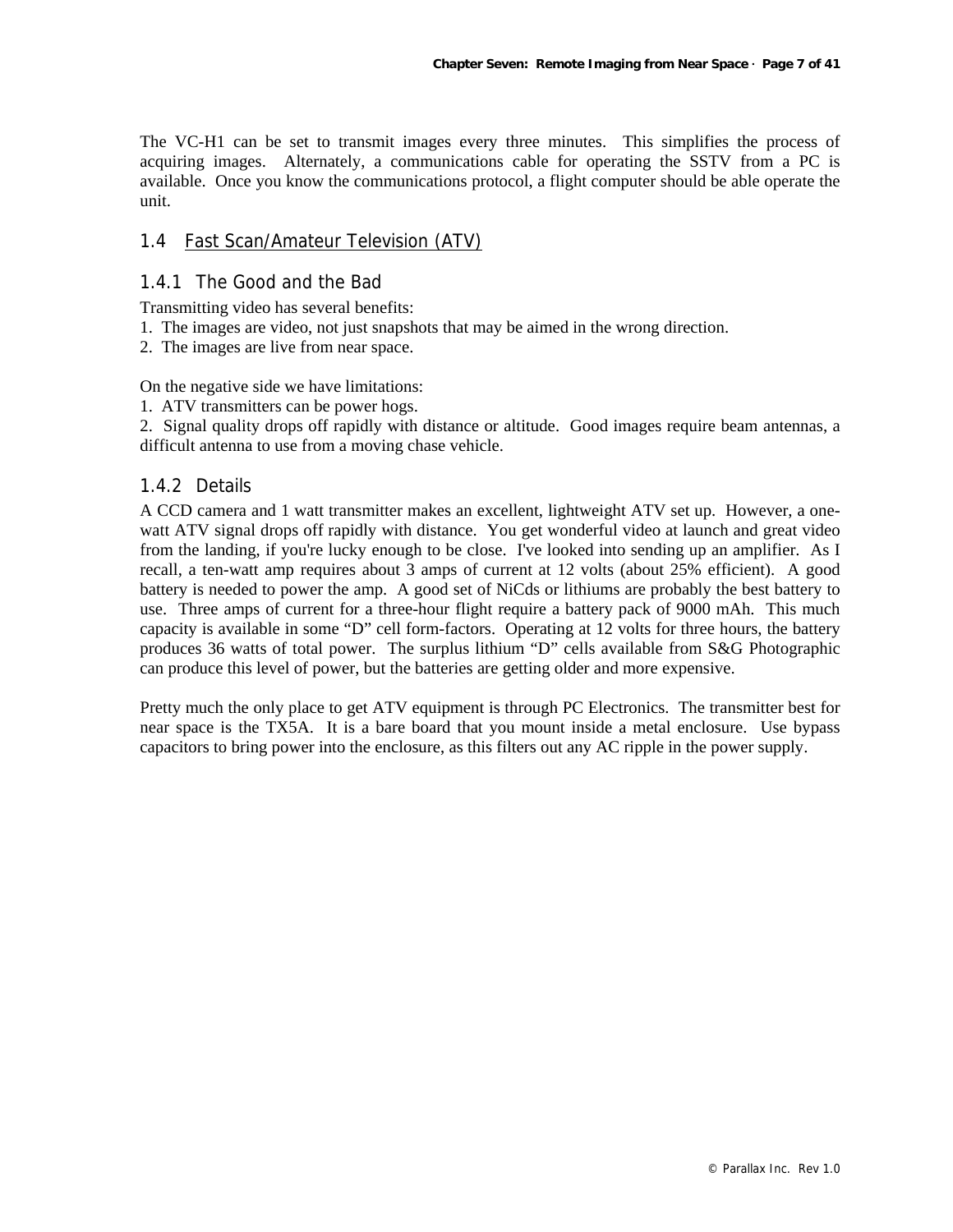

**Fast Scan/Amateur Television (ATV) Transmitter**

Dave Clingerman of Olde Antenna Labs has done a wonderful job for me building the bare board into an enclosure; I'd recommend his work to you also. Images from ATV are best sent over a mini-wheel antenna. This antenna is circular in design, giving it a very uniform radiating pattern. The polarization of this antenna is horizontal. The construction of the mini-wheel antenna has been described in past issues of ATV Quarterly. You can also purchase them directly from Olde Antenna Labs.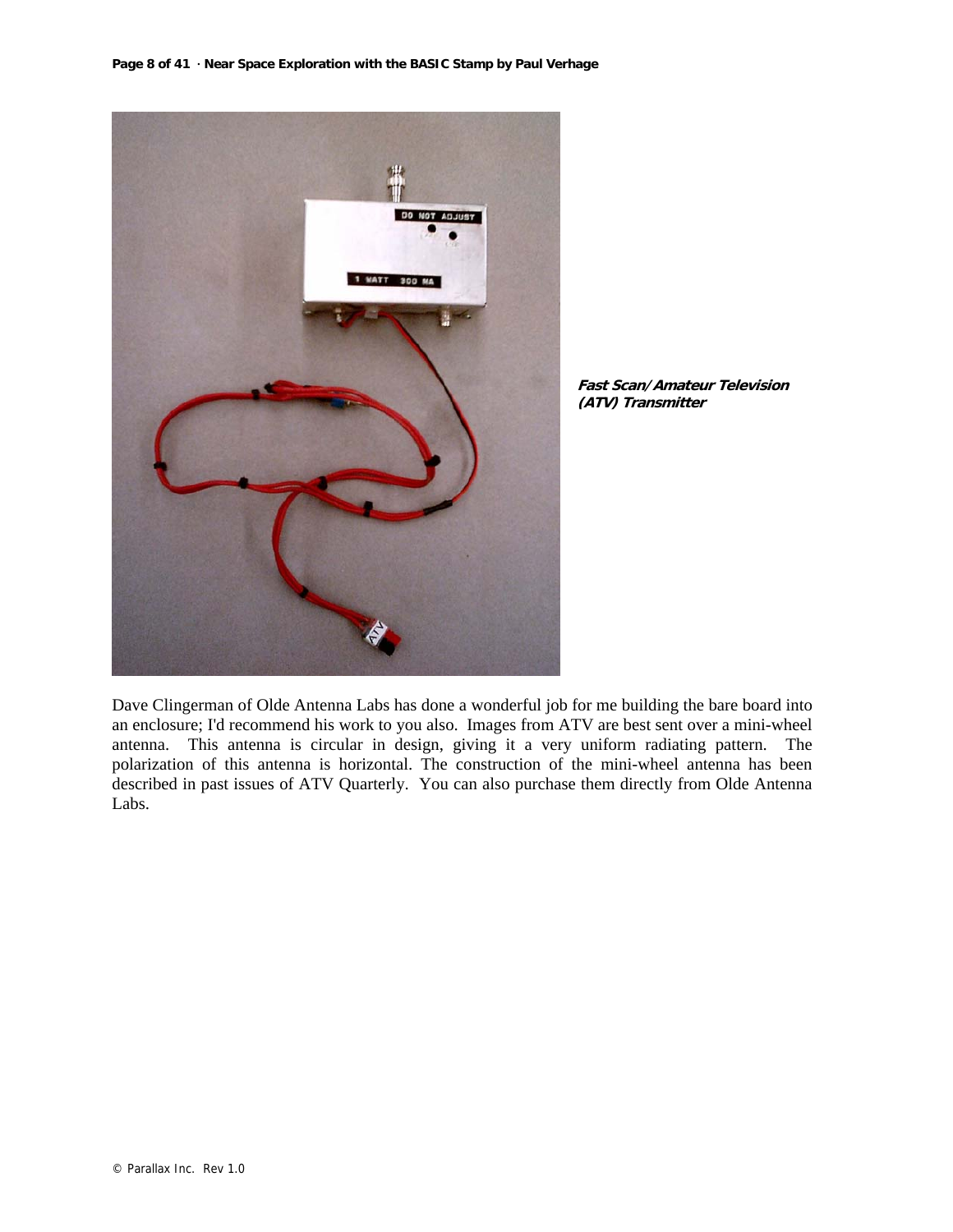

**Mini-Wheel Antenna**

Mount the ATV antenna beneath the airframe as rotation of the stack leads to spin modulation of any antenna mounted off one side of the near spacecraft.



**ATV Quad Antenna**

Input to the ATV transmitter is from a CCD camera. Small, lightweight CCD cameras with color output are now available for less than \$50. Lightweight CCD cameras like this are mounted to scan platforms. Suitable CCD cameras are available from Super Circuits.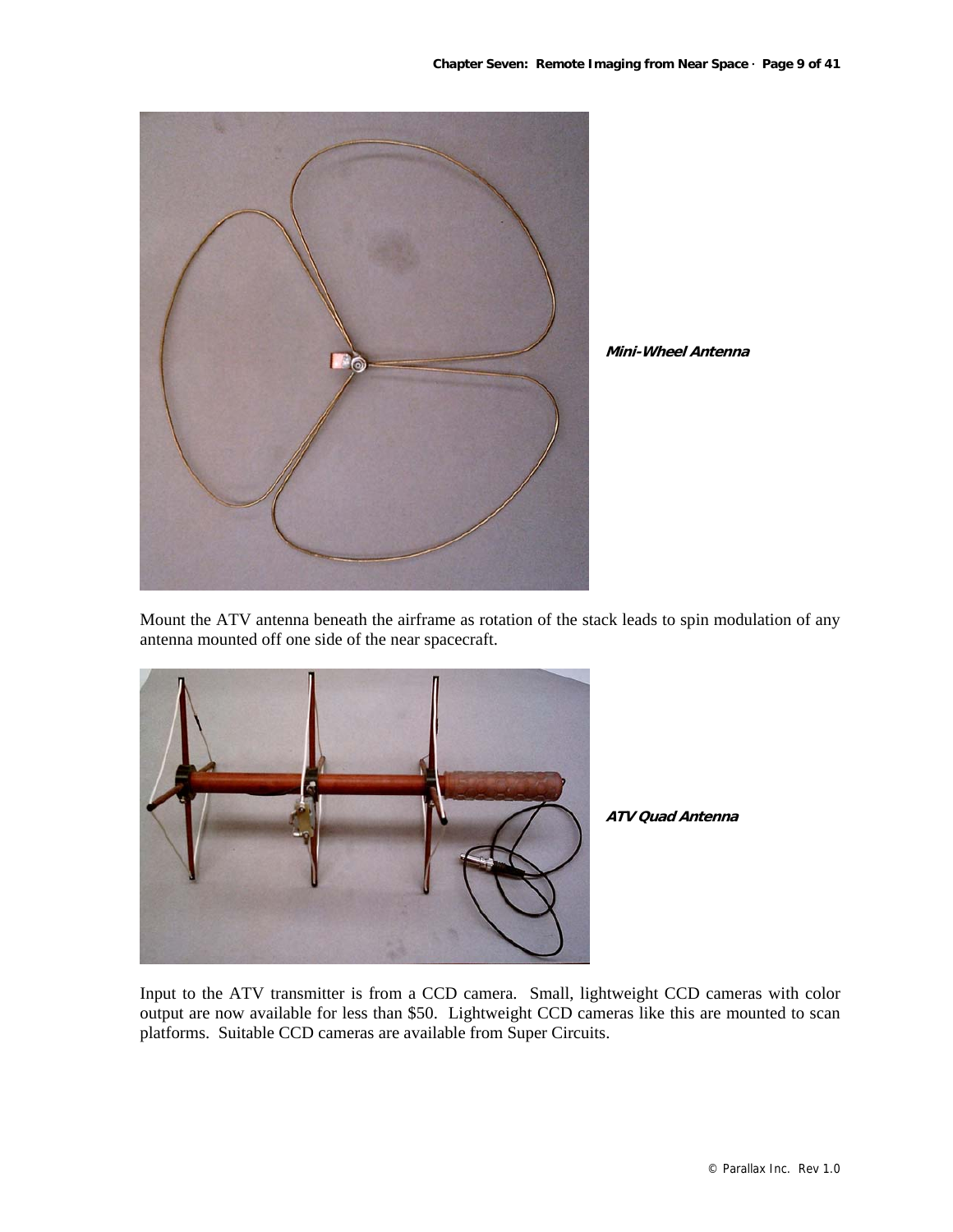# **2.0 Modifying Cameras for Flight Computer Control**

# 2.1 Cameras to Use and Cameras to Avoid

Older cameras and some inexpensive cameras use a mechanical shutter system. When the shutter button is depressed, mechanical linkages open and close switches and relays, triggering the camera to operate. A computer can only control this style of camera if the shutter button is depressed by a servo or solenoid. The mechanical alignment needed for this type of camera is not impossible, but it is not reliable, either. Oregon Scientific makes an inexpensive digital camera that the author has experimented with. From our experiments, we learned that the camera shuts downs too quickly when not in continuous use. As a result, photographs must be taken in rapid succession. This requires a large memory card, and it is best if it is a 64 Mb card. Read the directions that come with the camera, and look for battery saving features that shut down the camera.

Most currently available 35mm cameras include four important features: electronic shutter, autofocus, electronic exposure control, and auto film advance. When the shutter button is depressed, an electric connection is made inside the camera, triggering a sequence of events. First, when the first contact is made in the shutter switch, the auto-focus of the camera determines the distance to objects in the camera's field of view and focuses accordingly. At the second contact, the camera shutter opens, exposing the frame for the proper length of time. After the exposure is made the film advances to the next frame. Three of these four features are required to easily modify the camera for computer control.

There are some focus-free cameras with a fixed focus lens. These cameras don't require focusing because the lens is permanently set for a fixed distance of some few tens of feet. These kinds of cameras are suitable for photographing friends but not landscapes. In near space, everything is infinitely far away. A focus-free camera of this type will only return blurry pictures.

Automatic exposure control is useful, but not essential. If the exposure and f-stop can be set in advance, then automatic exposure control is not needed.

Auto-film advance is required to make modifying a commercial camera to computer control practical. Without this feature, a servo is required to advance the film after an exposure. Just like mechanical shutter controls, the alignment issues make cameras without auto-film advance impractical to convert to computer control.

So, the features needed for a near space camera are as follows:

A. The shutter button must be a simple switch closure. The shutter button cannot be connected to a mechanical release. The electrical switch is replaced with a transistor and resistor. Once the switch is replaced the flight computer is capable of operating the camera.

B. The auto-focus must really focus during the exposure. Do not use a camera with a fixed focus unless the focus can be manually set to infinity.

C. The camera must be capable of determining the proper exposure on its own, or the exposure time for each frame must be set before launch.

D. The camera must have auto film advance. Once a picture is exposed, the motor inside the camera must automatically advance to the next frame.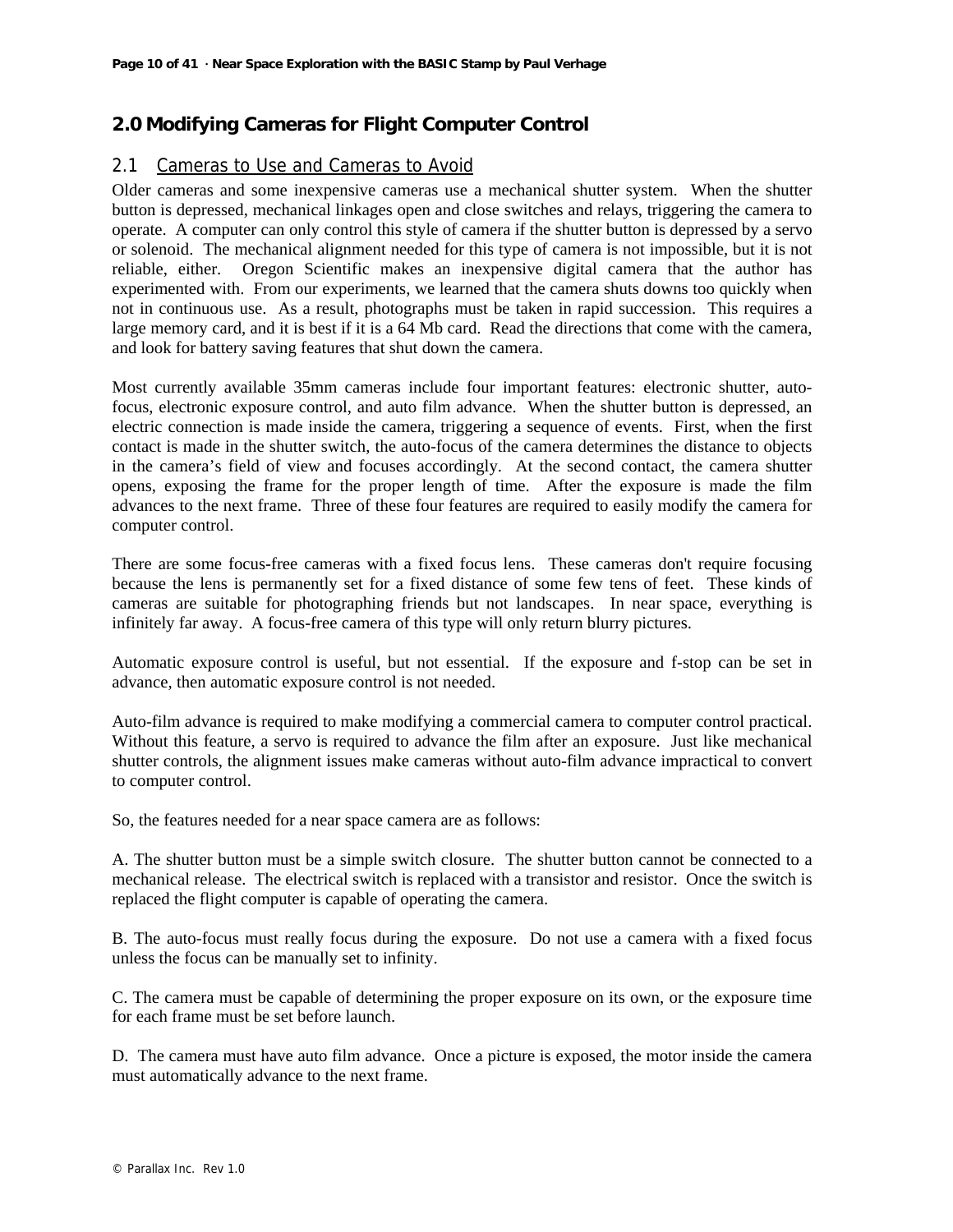# 2.2 Getting the Camera Modified

If you're worried about ruining a new camera, then have a camera shop modify a 35mm camera for you. Two cameras that can be modified are the Canon Sure Shot Owl and the Canon Elph APS. Most other modern cameras can be modified, but talk to the camera shop first. It should only cost \$45 to modify a camera. Here are the instructions you want to give to the camera repair shop modifying your camera. You want the camera opened up and two wires soldered to the button pads. If there is a switch closure position for the auto-focus, then you want that shorted to the shutter switch position. When the modification is completed, the camera will focus its lens and take a photograph when the bare ends of the wires are touched together. When the two wires are separated, the film will advance to the next frame. If the camera doesn't automatically advance, don't panic right away. Some cameras need to be loaded with film to take a picture and advance. So I'd recommend you get some exposed film (or waste a roll) and mount it inside a reusable film cartridge. Have a camera store show you how to do this. With this test roll, you can check out cameras at will. If you have trouble finding a camera store to modify your cameras, try Mr. Ken Tromburg at Photek, in Boise, Idaho<sup>A</sup>. He has modified several cameras for me over the years and I have been very happy with his work.



# 2.3 Modifying the Shutter of the Canon Elph At Home

**Canon Elph Camera** – With shutter modifications

Bill All (N3KKM) of NSBG told me how to modify the Canon Elph. He originally found these instructions on an amateur rocketry site on the web. Unfortunately, when Bill told me how to make this modification, he couldn't find the site. So whoever you are, thanks! The Canon Elph is an inexpensive and easy camera to modify. The following steps explain how to modify the shutter switch of the Elph.

Section 2.4 of this chapter, Adding a Transistor Switch, explains how to complete the process for the Elph and any other camera with wires soldered to its shutter switch. The procedure works for other cameras if you can safely close them after the modification.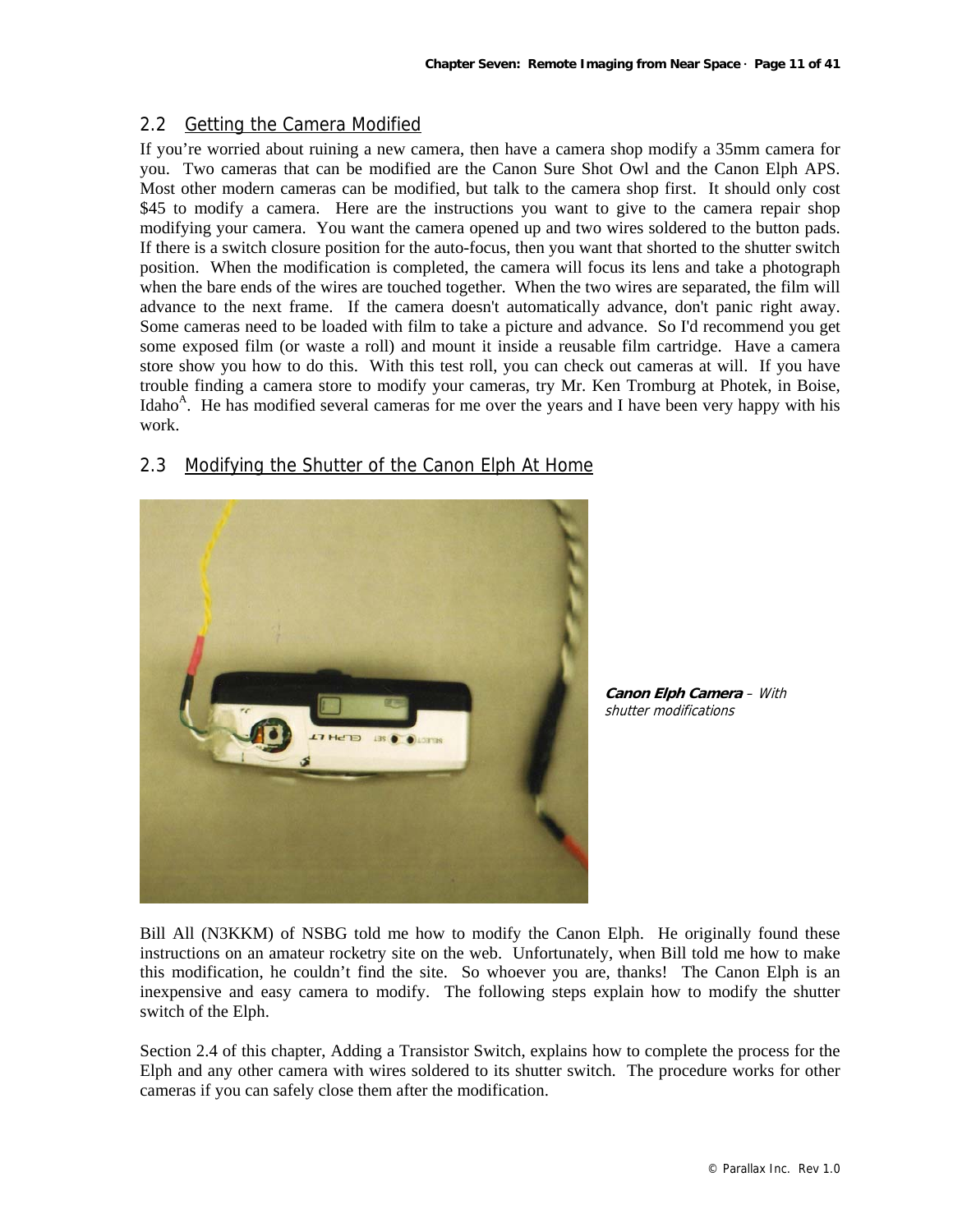# 2.3.1 Materials

- A small jeweler's Phillips screwdriver
- Two colors of very thin stranded, insulated wire, try #30 AWG
- Black electricians tape
- Hot glue

#### 2.3.2 Procedure

- √ Remove the screws holding the camera case together (the screws are tiny Phillips).
- √ Turn the front of the camera to face you.
- √ The flash capacitor is located on the right side of the camera **DO NOT** fool with this end of the camera.
- √ Open the case, at least enough of the silver front of the camera to access the shutter button.
- √ Remove the plastic button.
- $\sqrt{\phantom{a}}$  Identify the micro-switch underneath the plastic shutter button.
	- o There are four soldered pads on the switch:
	- o The front two focus the camera and trigger the exposure.
	- o The back left pad is the ground.
		- Note: The front refers to the side of the camera with the lens.

Perform the following test on the switch:

- √ Cover the flash with electricians tape so you are not blinded.
- $\sqrt{\phantom{a}}$  Cut a short length of wire and strip insulation from both ends.
- √ Short the front left pad and back left pad together.
- $\sqrt{\phantom{a}}$  Short the front right pad and back left pad together.<br> $\sqrt{\phantom{a}}$  You'll notice one combination focuses the lens and
- You'll notice one combination focuses the lens and the second exposes a frame.
- √ Cut two pieces of thin wire to a length of one foot (make one wire a dark color).
- √ Strip the insulation from both ends of each wire.
- √ Solder the dark wire to the back left pad.
- √ Solder the other wire to both pads on the front of the shutter switch.



**Shutter Switch Wiring Diagram**

- $\sqrt{\phantom{a}}$  Pass the two wires through the open hole of the plastic case where the shutter button used to be.
- √ Test the electrical connection by shorting the two free ends of the wires together (the camera should operate).
- √ Close the camera case and replace the screws.
- √ Cover the open hole with a piece of black tape.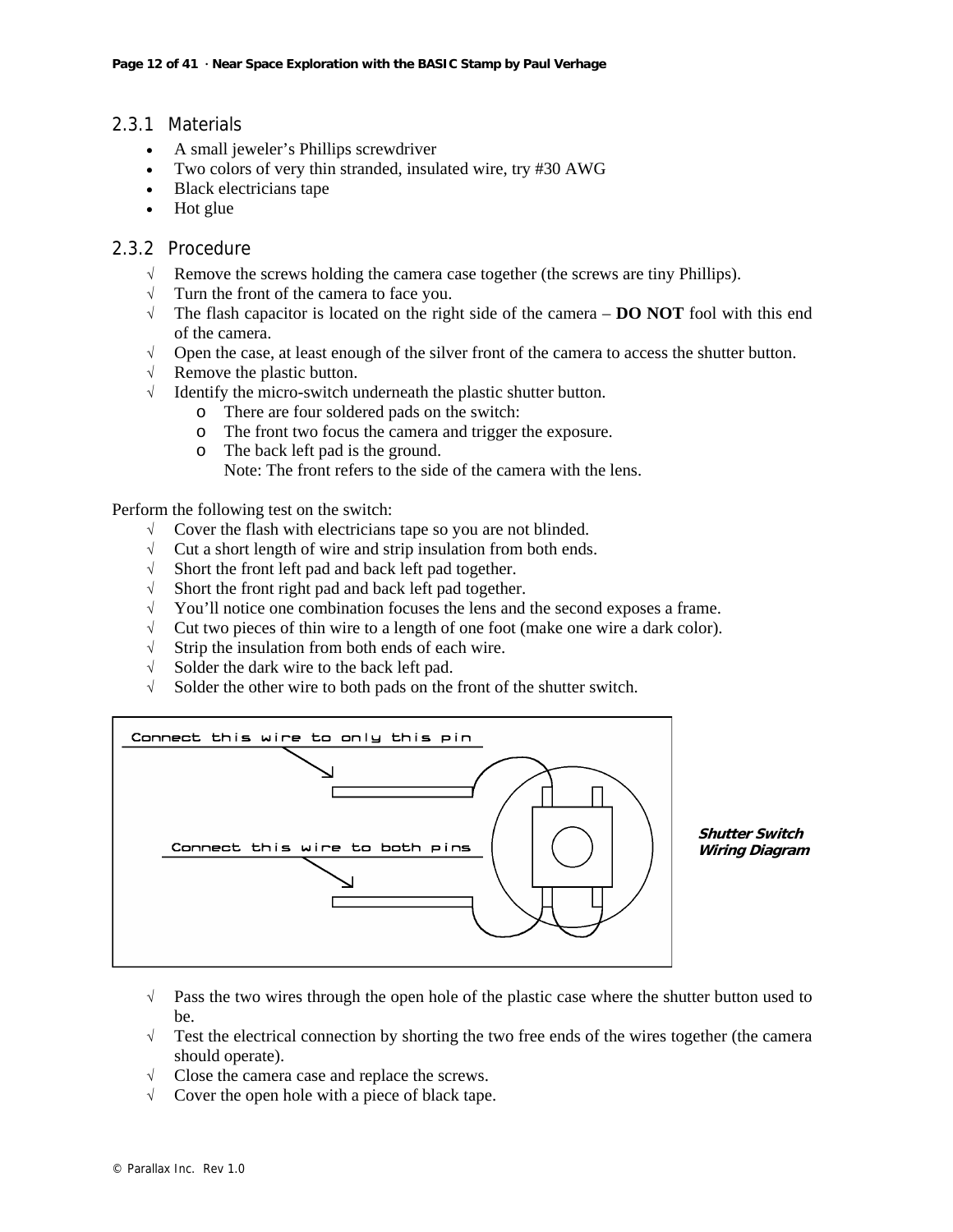- √ Use a little hot glue to "tie" the wires to the camera case (as a strain relief).
- √ Twist the wires together to keep them under control.
- √ Go to the next section to complete the modification.



**Modified Camera –** With wires twisted

#### 2.4 Adding a Transistor Switch to a Modified Camera

Once you have a camera with two wires soldered to its shutter switch, you'll need to solder a transistor and resistor to the wires.

#### 2.4.1 Materials

- 1k Ohm resistor
- 2N3904 transistor
- Two colors of #24 AWG stranded wire
- Connectors for the wires to the flight computer
- Perf board
- Hot glue
- Heat shrink tubing large enough to cover the transistor switch perf board (I can get by with a ¾" diameter heat shrink, but your mileage will vary)

# 2.4.2 Procedure

The schematic of the transistor switch is shown below.



**Camera Transistor Switch Schematic**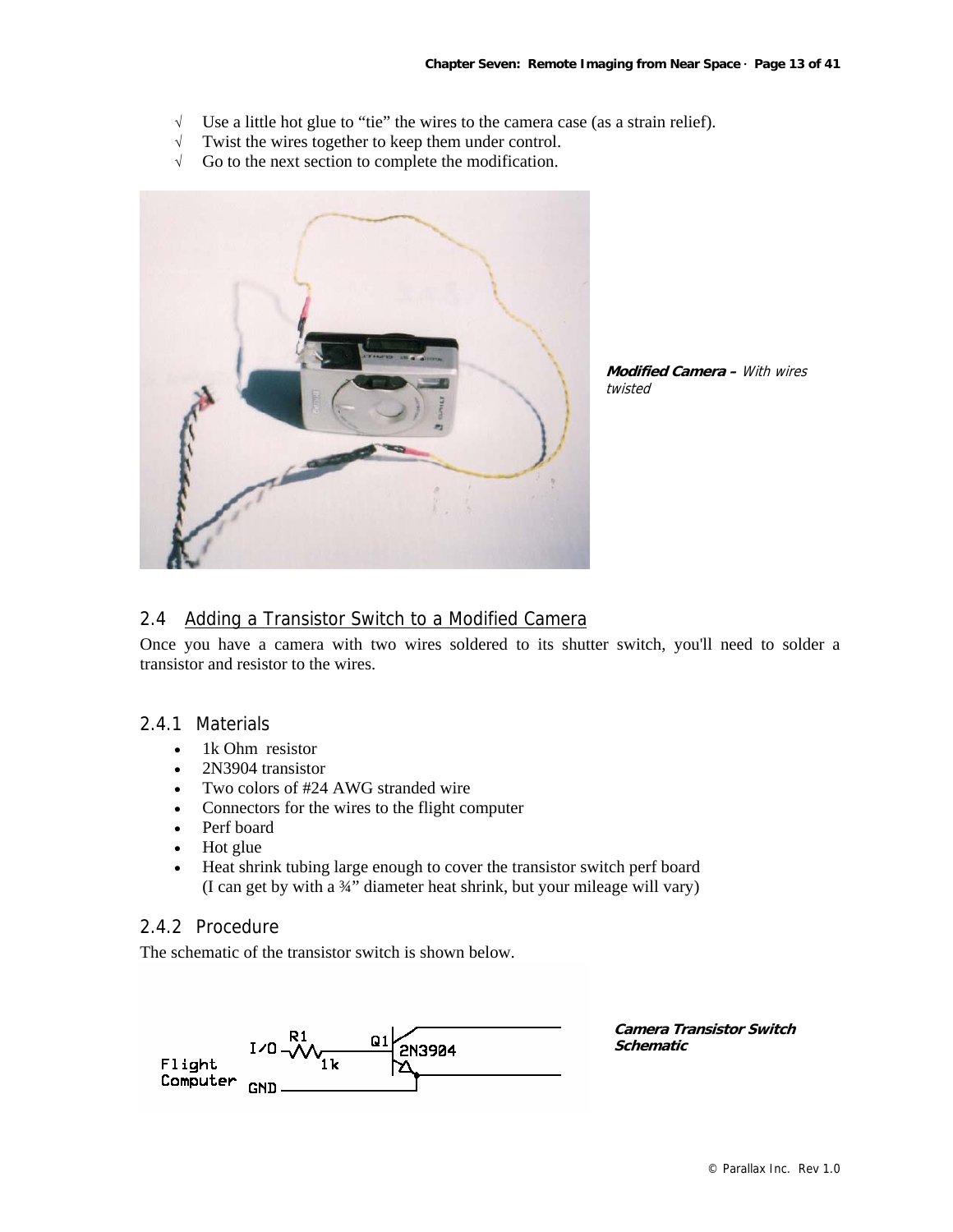

Placement of components on the perf board is not critical, but try laying them out before soldering.

- $\sqrt{\phantom{a}}$  Connect the ground wire of the shutter switch to the emitter of the 2N3904.
- √ Connect the focus and exposure wire to the collector of a 2N3904. Note: which wire connections are made to the emitter and collector does not matter in the author's experience, but I still want to play it safe.
- √ Connect one end of a 1k resistor to the base of the transistor.
- √ Outline the size of perf board needed to fit all the components currently on the board.
- √ Cut a small piece out of the board first and sand its edges smooth.
- √ Replace the components and solder them.
- √ Cut two lengths of #24 AWG stranded wire, about 18 inches long.
- √ Solder the ground (black or green) wire to the emitter of the transistor.
- √ Solder the signal wire to the open end of the resistor.
- √ Attach connections to the open ends of the wires to interface them to your flight computer: the wire soldered to the emitter is connected to ground and the wire connected to the resistor is connected to the I/O pin.
- √ Test the transistor switch as explained in section 2.4.3.



**Camera Transistor Switch –** Built on perf board

- √ Apply a thin layer of hot glue to the perf board.
- √ Cover the perf board and its components with heat shrink tubing and shrink.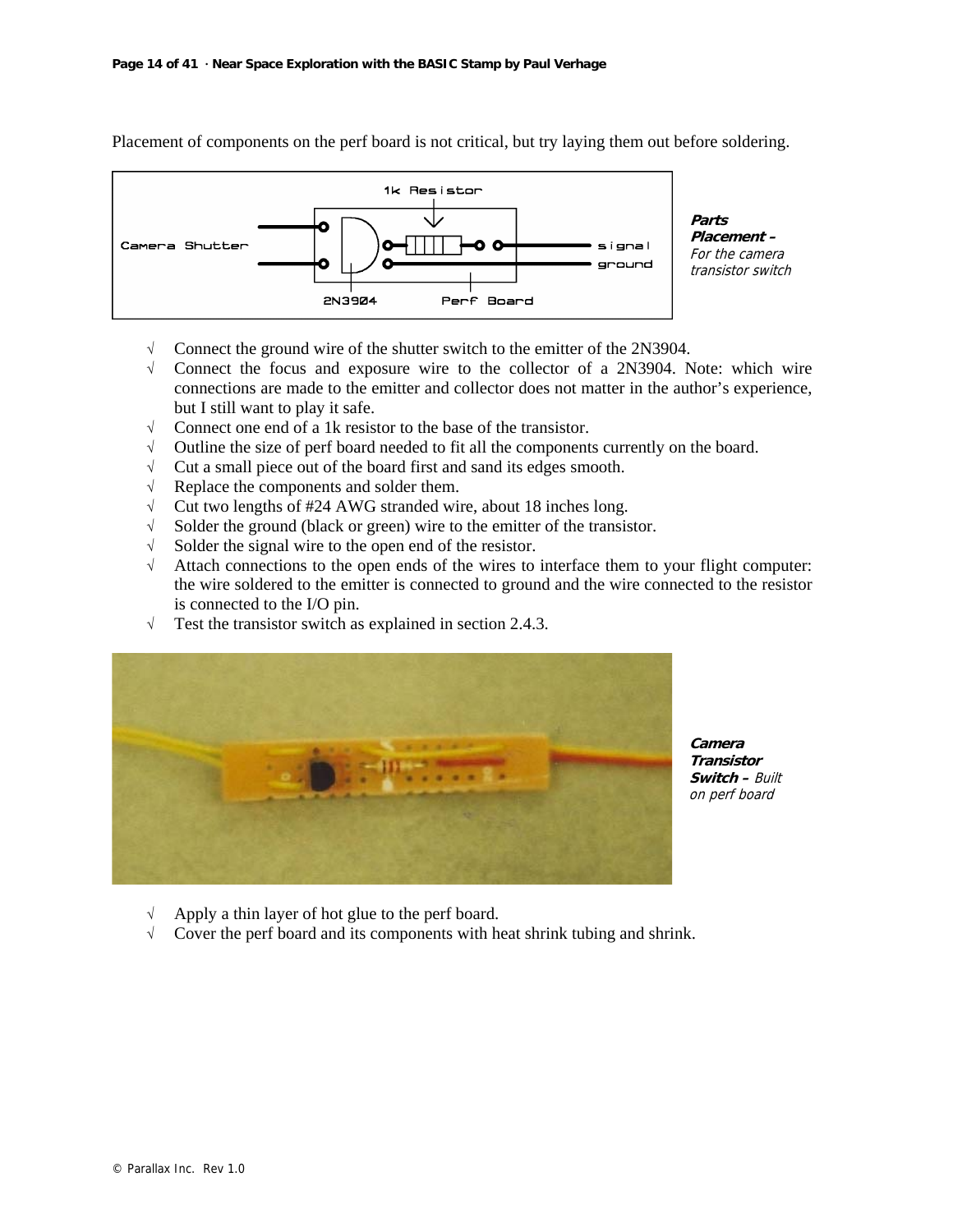

**Camera Transistor Switch –**  After perf board is covered with heat shrink.

In place of a transistor, Zack Clobes (W0ZC) uses an opto-isolator to make the connection. The CC/PS controls an LED to operate the opto-isolator.

# 2.4.3 Operating the Modified Camera

To operate the camera, use the following code.

```
camera con 10
```

```
debug "click", cr 
high camera 
pause 2000 
low camera 
debug "finished", cr 
end
```
The program's constant, "camera", is the I/O pin connected to the base resistor (which in this example is I/O pin 10). If constructed properly, the camera will take a photograph just after the Debug Terminal displays the word "click". Experiment with the PAUSE statement to determine the minimum time the camera requires taking a photograph.

#### 2.4.4 How it Works

When the camera I/O pin is set high, it energizes the base of the NPN transistor, saturating the transistor. A saturated transistor creates a low resistance path from the collector to the emitter where the two contacts of the switch are wired. This path acts as a closed switch when the transistor saturates allowing the two contacts of the shutter to now see each other. It's as if you shorted the shutter's two contacts and the camera responds as if the shutter button has been pushed (in essence, it has). See Appendix A, Lesson Nine for a lab with the transistor switch.

# **3.0 Camera Boxes and Camcorder Cradles**

#### 3.1 Camera Boxes

The camera boxes described here can mount a camera to the outside face of an E-Quad. Camera boxes are mounted either fixed to the E-Quad, or as a part of a scan platform. Stationary camera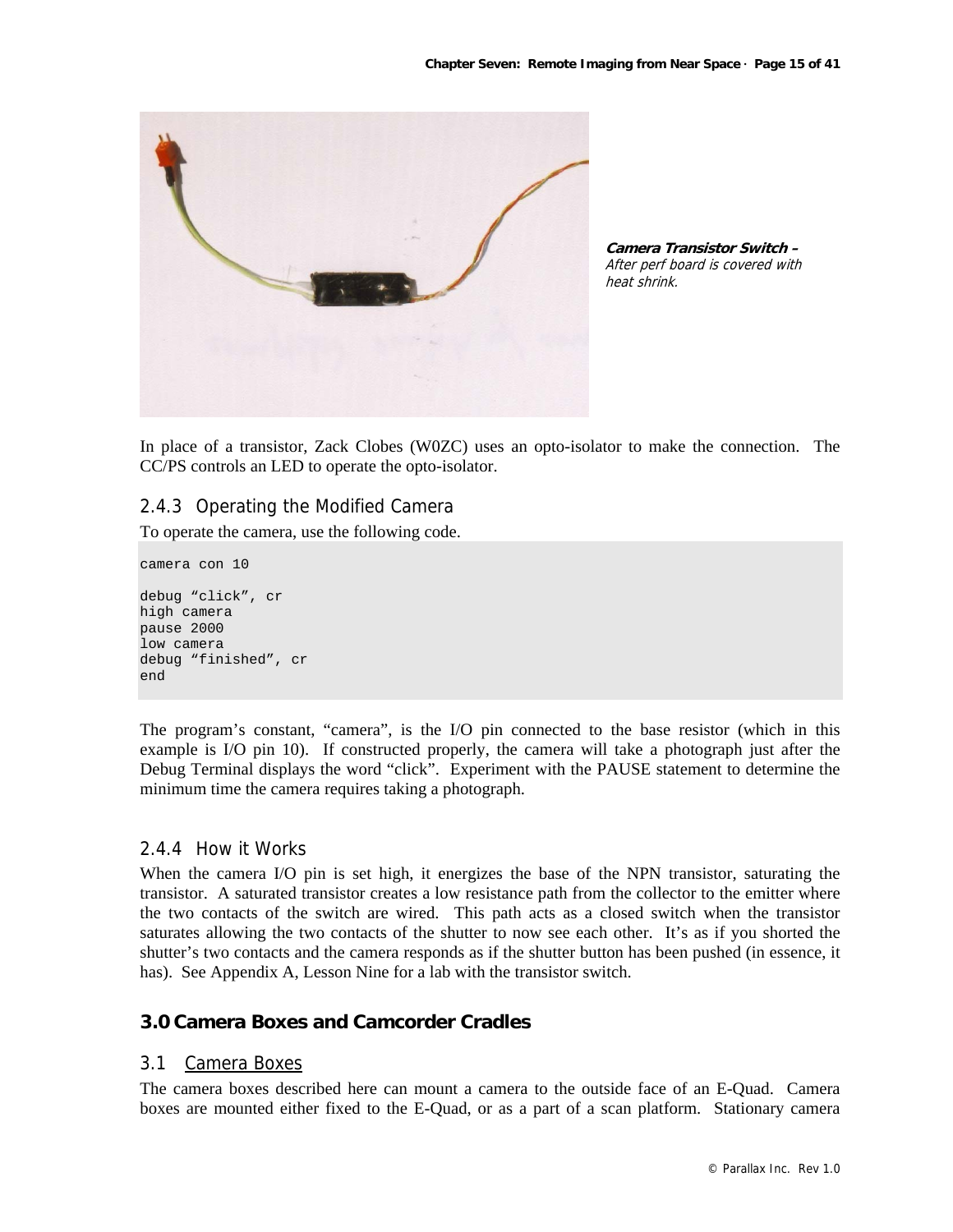#### **Page 16 of 41 · Near Space Exploration with the BASIC Stamp by Paul Verhage**

boxes are mounted to orient the camera either up towards the balloon and parachute, sideways to the horizon, or down towards the ground. By mounting the camera box to a scan platform, photographs of the balloon, horizon, and ground can be returned with a single camera. Whether the camera box is mounted fixed to an E-Quad or as part of a scan platform, its construction is the same. The scan platform is made to fit the camera box, ensuring that the camera box can rotate properly in the scan platform.

# 3.1.1 Materials



**Camera Box on Quad Panel**

Basic Camera Box

- Camera
- $\bullet$   $\frac{1}{2}$ " thick Styrofoam<sup>B</sup> sheet (use the same kind of foam the airframe is constructed of)
- Hot glue
- Epoxy
- Metal straight edge
- Exacto knife
- 1/32" thick plywood
- 1/8" diameter wooden dowel (if building the basic camera box)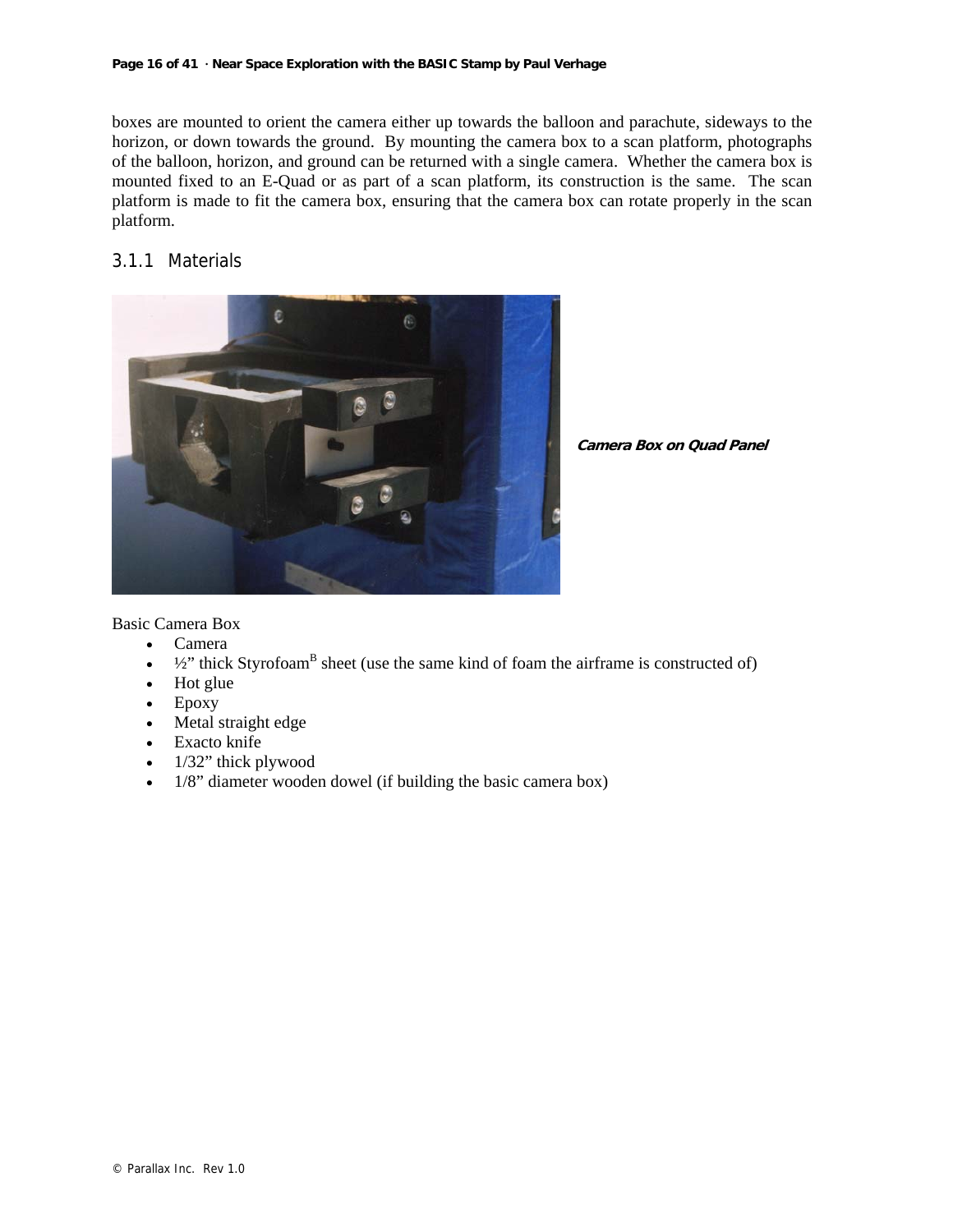

Additional Materials for Scan Platform

- 1/8" thick plywood
- $\bullet$   $\frac{1}{4}$ " diameter dowel
- Circular servo horn
- #20 solid wire, stripped
- Two Popsicle sticks

# 3.1.2 Procedure

Make the Styrofoam Box

- $\sqrt{\ }$  Measure the dimensions of the camera sides and cut two rectangles of 1/8" plywood the same size. At this time, the size of the 1/8" plywood doesn't need to be accurate.
- $\sqrt{\phantom{a}}$  Tape the 1/8" plywood to the sides of the camera.
- $\sqrt{\ }$  Measure the bottom footprint of the camera. Note that the camera's footprint is now  $\frac{1}{4}$ " wider due to the plywood, if you are constructing a scan platform.
- √ Cut a rectangle of foam just one inch larger than the camera footprint with Exacto knife and straight edge. The Styrofoam will be trimmed after construction.
- √ Place the camera on the foam and determine dimensions of the box's sides.
- $\sqrt{\phantom{a}}$  Cut out the sides of the box larger than the measured dimensions.
- √ Use hot glue to glue the sides to the bottom, leaving the camera in place, but don't glue the camera into the box.
- √ Trim the box after the glue cools.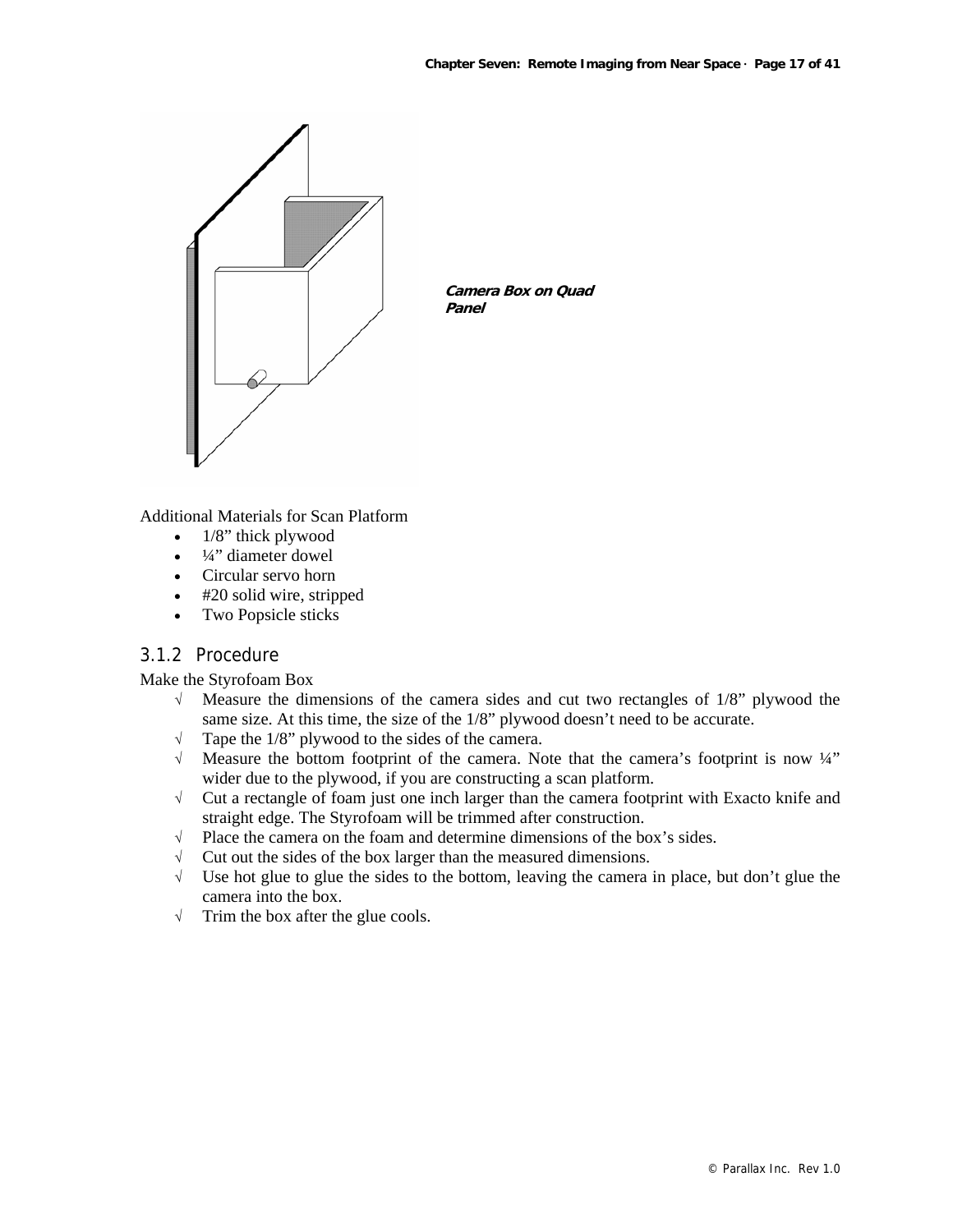

**Beginnings of Camera Box –**  Styrofoam Structure

Laminating the Box with Plywood



**Plywood Over Box –**  Exploded Diagram

- √ Laminate all sides of the box except for the surface to be mounted to the face of the E-Quad.
- √ Cut a piece of 1/32" ply slightly larger than the bottom surface of the box.
- √ Epoxy the plywood to the box.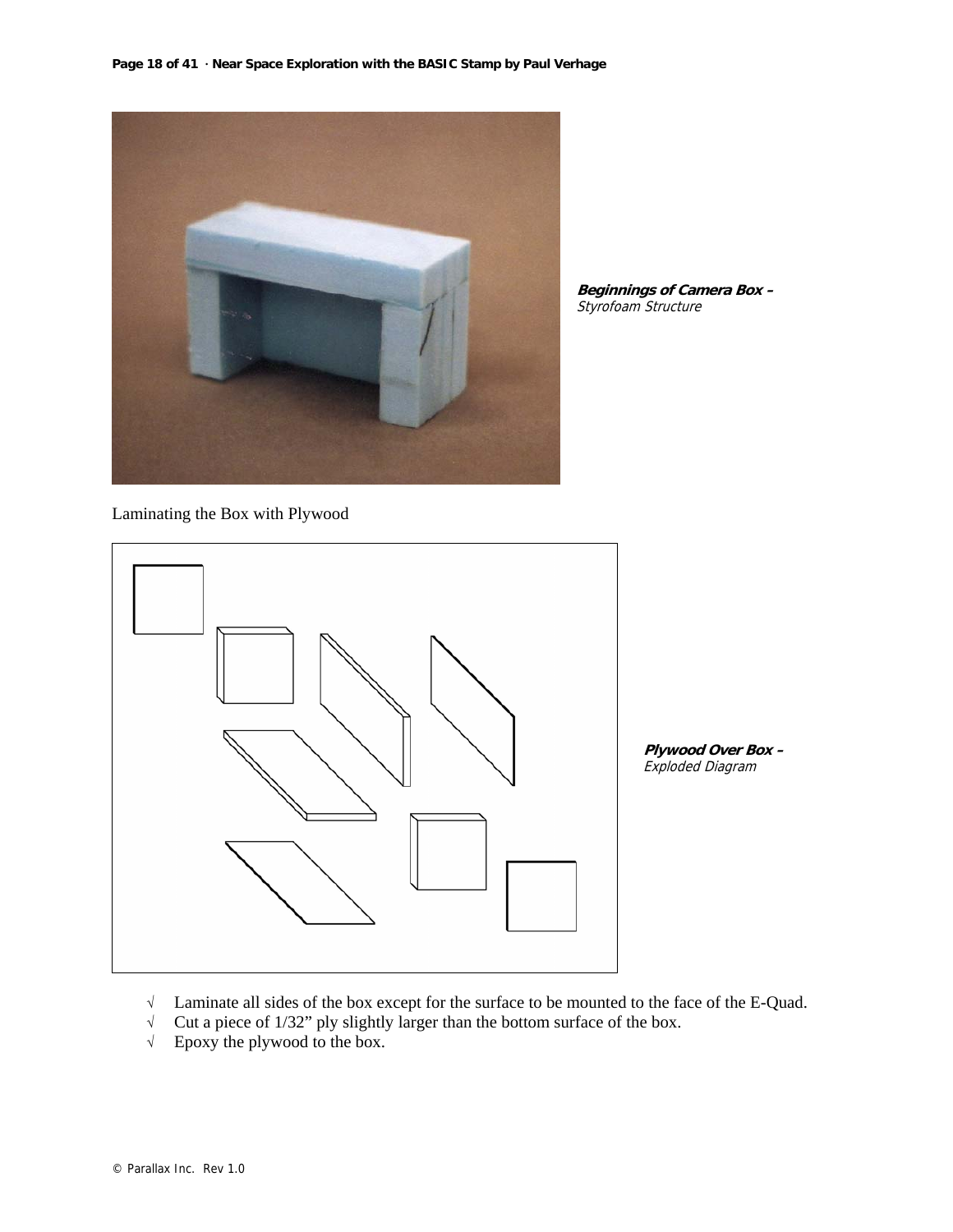

**The First Piece Epoxied in Place**

- $\sqrt{\phantom{a}}$  Use strips of masking tape to keep the plywood from shifting and cover with a weight, such as a cast-iron muffin pan, until after the epoxy sets.
- √ Cut two rectangles of 1/32" plywood just larger than two side faces of the camera box.
- √ Epoxy the plywood on to the side faces.
- √ Use strips of masking tape to keep the plywood from shifting and cover with a weight until after the epoxy sets.



**Side Faces Complete**

- √ Trim the edges of the plywood to fit the Styrofoam box with a stationary sander.
- √ Cut two rectangles of 1/32" plywood just larger than the remaining two faces of the camera box.
- √ Epoxy the plywood on to the remaining faces.
- √ Use strips of masking tape to keep the plywood from shifting and cover with a weight until after the epoxy sets.
- √ Trim the edges of the plywood to fit the Styrofoam box with a stationary sander.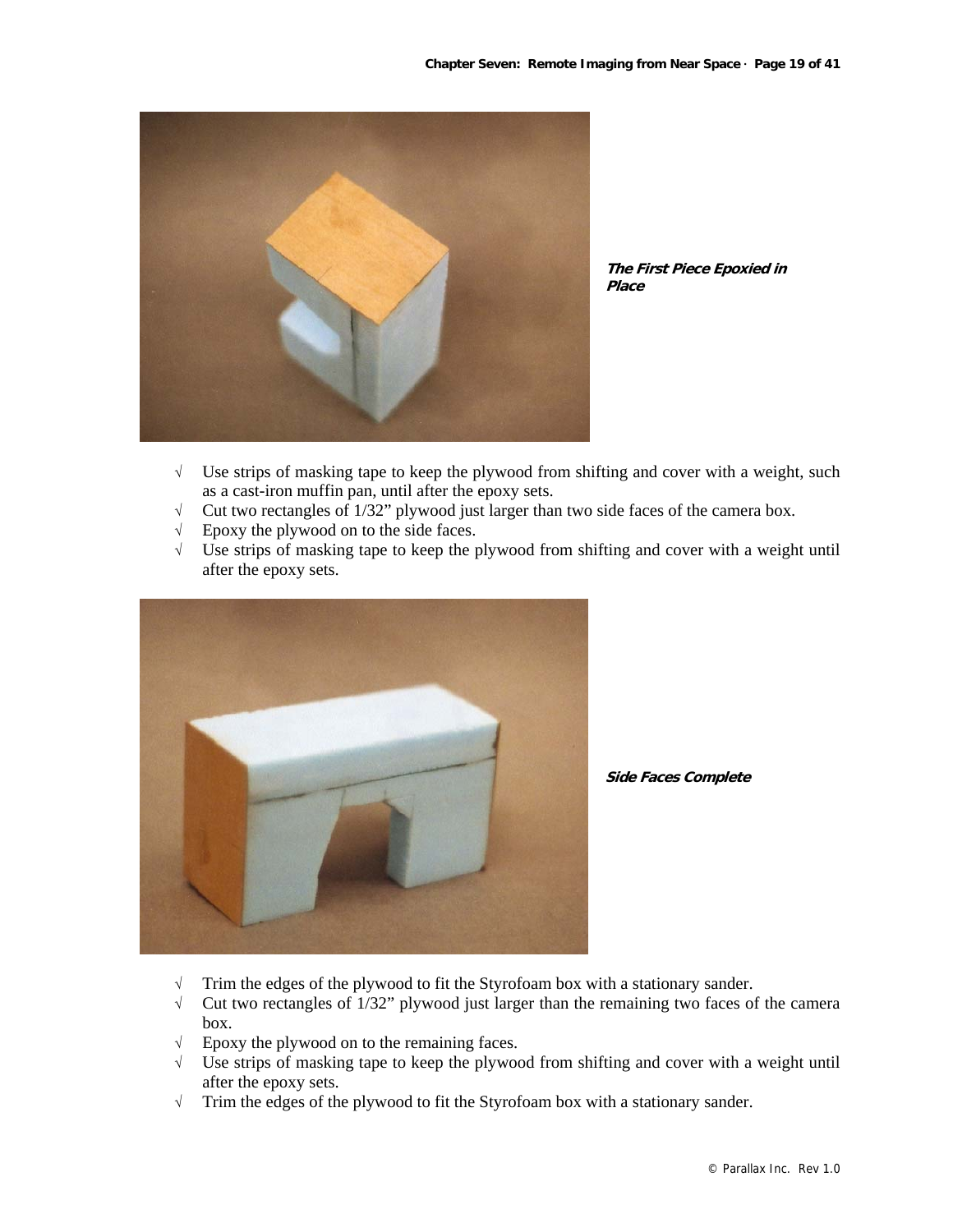- $\sqrt{\phantom{a}}$  Fill any open gaps in the joints with epoxy and sand the joints smooth after the epoxy sets.
- √ Epoxy the 1/8" thick plywood inside the box on the side faces.
- √ Insert the camera after the sides are epoxied inside to apply force to the 1/8" ply while the epoxy sets.

Cut Lens Openings in the Camera Box

- √ Measure the dimensions and positions of the lens, light sensor, and focuser of the camera using a T-square to keep the measurements perpendicular.
- √ Transfer the measurements to the camera box, again using the T-square.
- √ Reduce the number of sharp corners by marking diagonals.
- $\sqrt{\phantom{a}}$  Carefully cut out the openings in the camera box, as outlined by the pencil marks, with an Exacto knife.



**Plywood Lamination Complete**

#### Make the Camera Box Lid

- √ Cut a rectangle of Styrofoam to cover the opened top of the camera box.
- √ Cut a sheet of 1/32" plywood to fit the cover.
- √ Epoxy the plywood to the Styrofoam lid.
- √ Use strips of masking tape to keep the plywood from shifting and cover with a weight until after the epoxy sets.



**Adding the Lid**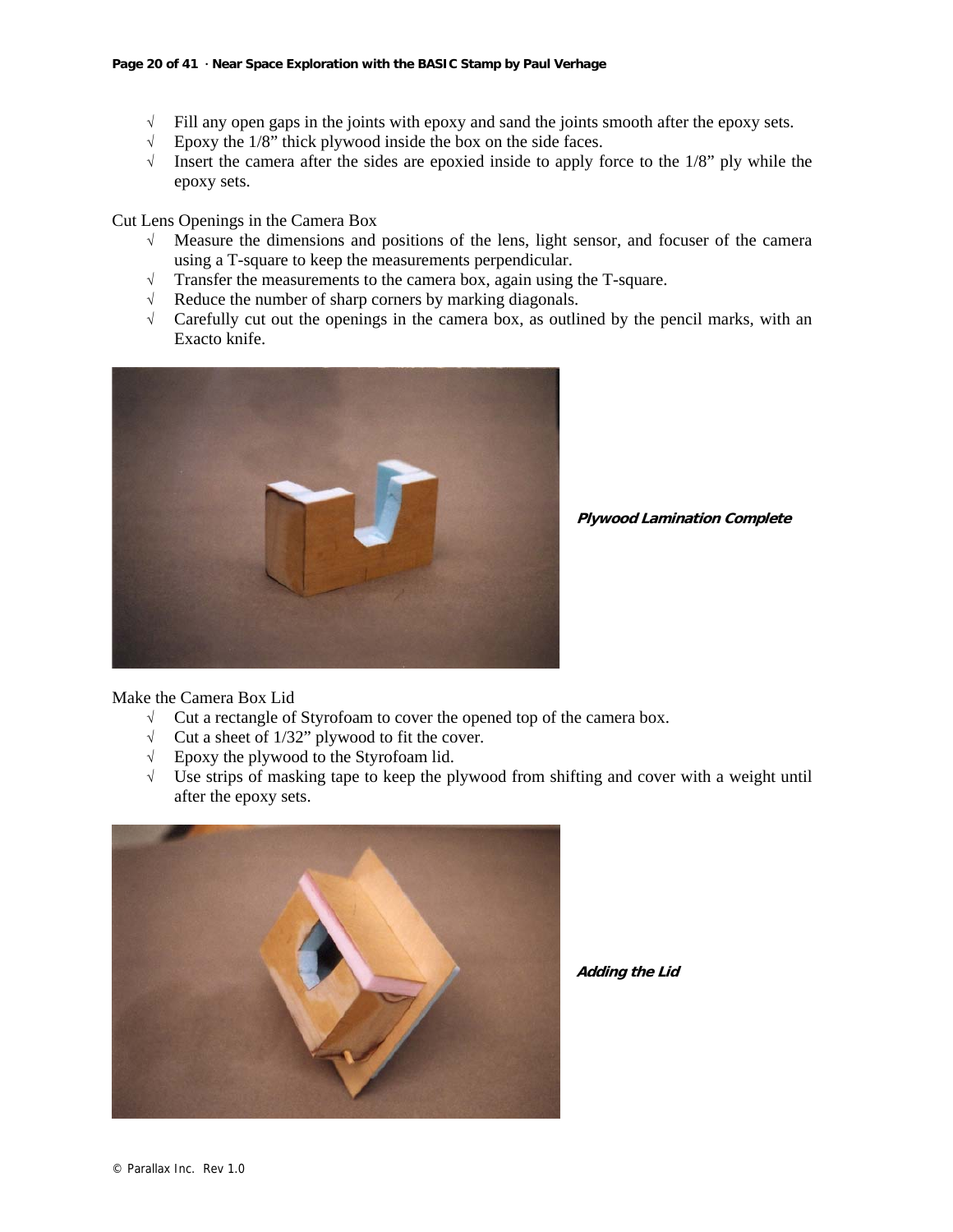Complete the Basic Camera Box

- √ Mark the center of the sides of the camera box.
- √ Drill 1/8" diameter holes in the sides.
- √ Cut two 1/8" diameters dowels to a length of one inch.
- √ Epoxy the dowels into the sides, with the dowels flush to the inside face of the camera box.
- √ After the epoxy sets, bevel the end of the dowels. The dowels are where rubber bands wrap around the camera box to hold the camera box lid in place.
- √ Epoxy the camera box to an E-Quad panel.
- √ Cut an opening in the E-Quad panel where the camera's transistor switch enters the capsule.
- √ Paint the E-Quad panel and camera box.



**The Camera Box - Painted and** ready to go

# 3.1.3 The Scan Platform Camera Box

The following directions convert the stationary camera box into one suitable for a scan platform.



#### **Scan Platform Camera Box**

- √ Cut the Popsicle sticks to a length ½" longer than the depth of the camera box.
- √ Draw two lines parallel to the outside edges of the bottom of the camera box, one inch inside the outside edges.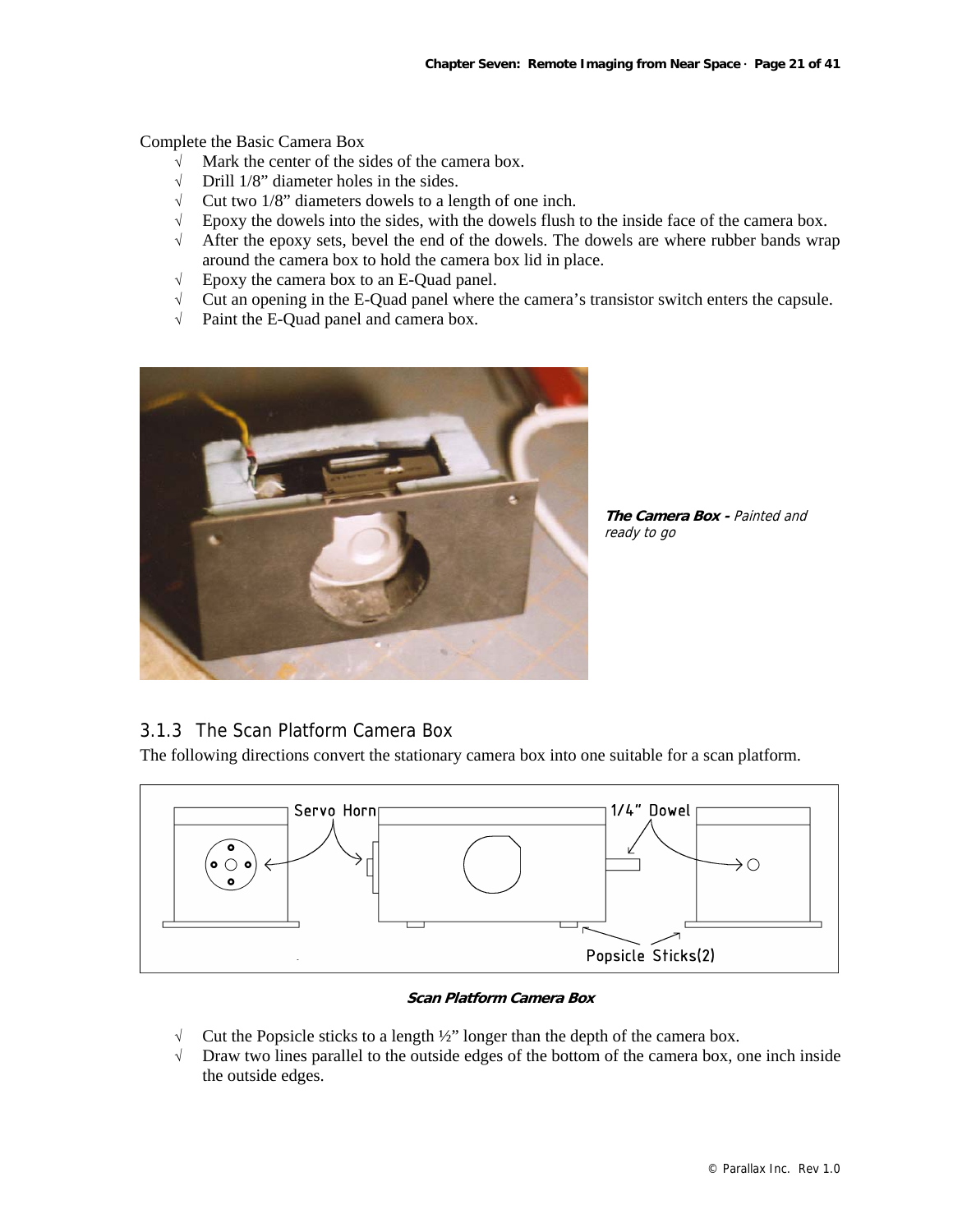- √ Epoxy and center the Popsicle sticks to the bottom of the camera box. Be sure the Popsicle sticks are positioned outside the lens openings in the camera box; the sticks protrude ¼" beyond the front and back of the box.
- √ Use strips of masking tape to keep the plywood from shifting and cover with a weight until after the epoxy sets.
- √ The Popsicle sticks are where the rubber bands wrap around to hold the camera box lid in place. Rubber band the lid to the camera box (do not place the camera inside the box at this time).
- $\sqrt{\ }$  Find the center of the sides of the camera box, being sure you are including the lid when determining the center.
- $\sqrt{\phantom{a}}$  Drill a ¼" hole in one of the centers.
- $\sqrt{\phantom{a}}$  Cut the ¼" diameter dowel to a length of two inches.
- √ Epoxy the dowel into the side, with the dowel flush to the inside face of the camera box.
- √ Epoxy the circular servo horn to the center of the other side of the camera box.
- $\sqrt{\phantom{a}}$  Drill at least four small holes through the servo horn and camera box with small diameter drill bits, just large enough pass the wire staples you will make from the #20 wire.
- √ Cut at least four lengths of #20 AWG wire one inch long.
- √ Coat the wires with epoxy and insert through the holes in the servo horn and camera box until the wires protrude roughly equal amounts from the inside and outside surfaces.



**Servo Horn on Camera Box –**  Held in place with wire "staples"

- √ Fold the wire end over to form a "staple."
- √ Coat the exposed ends of the wires with epoxy.
- √ Go to Chapter Five, Section 3.4.3 and complete the booms and servo for the scan platform.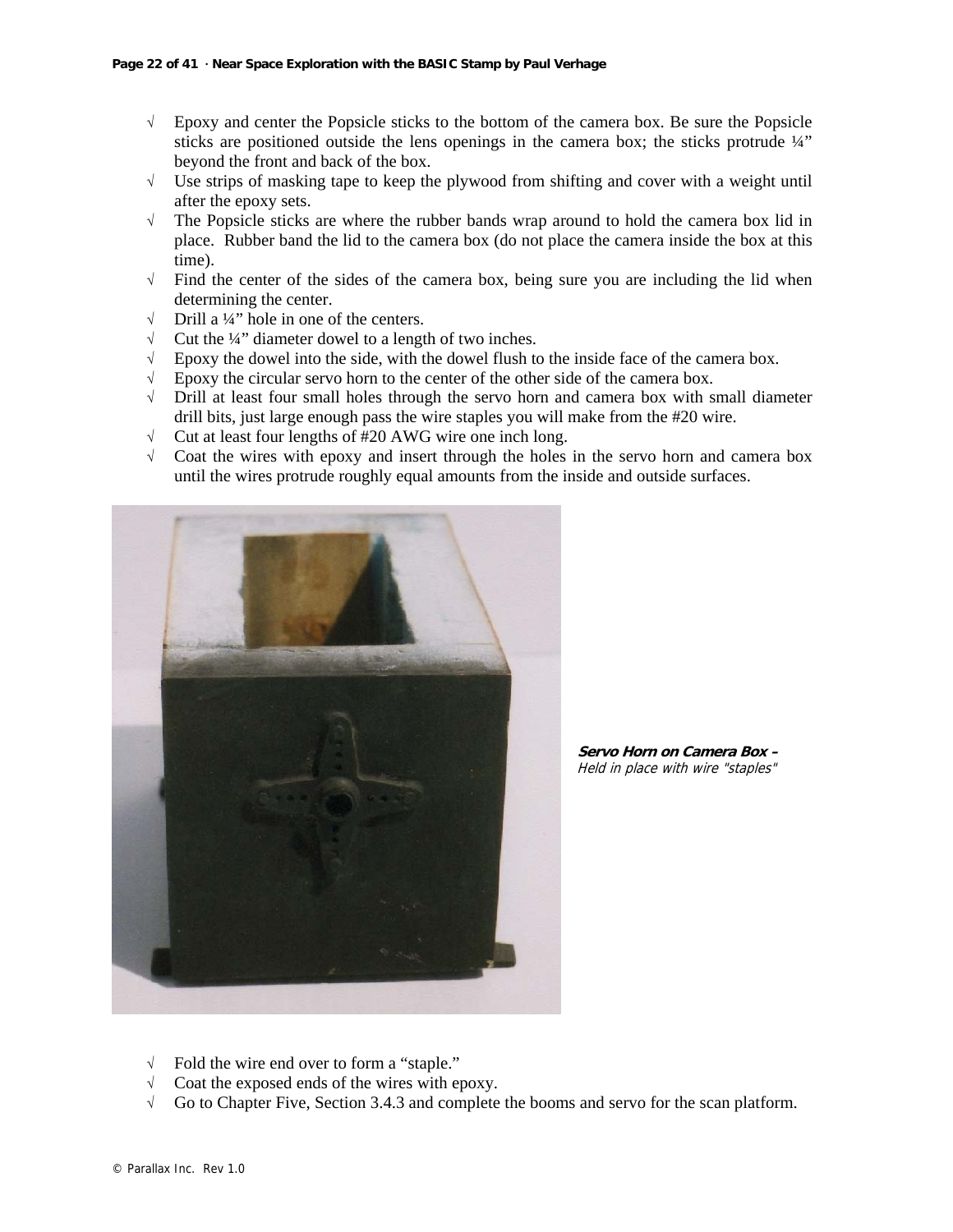

**Completed Scan Platform Camera Box**

3.2 Camcorder Cradles



**Camcorder Cradle**

The camcorder cradle secures a camcorder inside an airframe. The cradle design in this chapter extends the width of the airframe and is braced on both ends by opposite E-Quad openings. One E-Quad is the opening for the camcorder lens and the opposite E-Quad is the hatch for operating the camcorder.

# 3.2.1 Materials

- $\bullet$   $\frac{3}{4}$ " Styrofoam sheet
- <sup>1</sup>/<sub>2</sub>" Styrofoam sheet
- $\bullet$  1/8" thick plywood
- $\frac{1}{4}$ " by  $\frac{1}{2}$ " basswood strip
- 1/8" diameter dowel
- #6-32 threaded rod, or two inch long bolts with their heads cut off
- Epoxy
- $C$ amcorder $<sup>C</sup>$ </sup>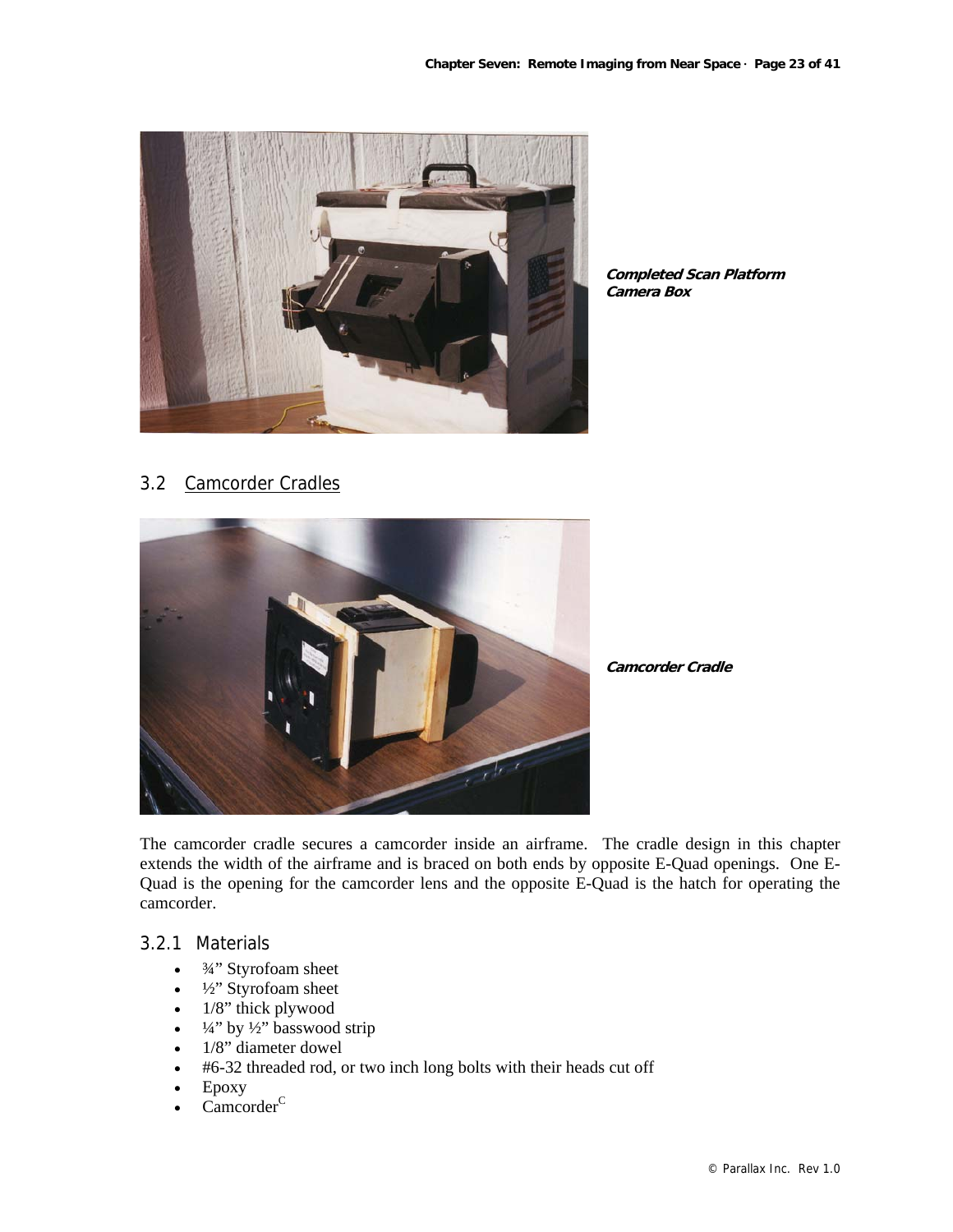#### Procedure



**Plywood Box for Camcorder Cradle**

- √ Cut three pieces of 1/8" plywood to dimensions of 5.25" wide and long enough to span an airframe, usually ten or twelve inches long.
- √ Epoxy their edges together to form a "U" shaped channel capable of sliding through one E-Quad and spanning the width of the airframe. Note: This structure is fragile; treat it carefully at this point.
- √ Epoxy a 5.25" square of ¾" Styrofoam to one end of the "U" channel (this is the front panel of the camcorder cradle) and let the epoxy set.
- √ Epoxy a doubler inside the bottom of the cradle. The doubler thickens the bottom of the cradle where the ¼"-20 mounting bolt hole is drilled.
- √ Lay the camcorder inside the "U" channel and press the front of the camcorder into the Styrofoam front to form a light depression indicating where the lens is located.



**Camcorder Cradle -** From another angle

- √ Cut out an opening for the lens of the camcorder.
- √ Use the lens position to determine where to cut an opening for the camcorder's light sensor and focuser.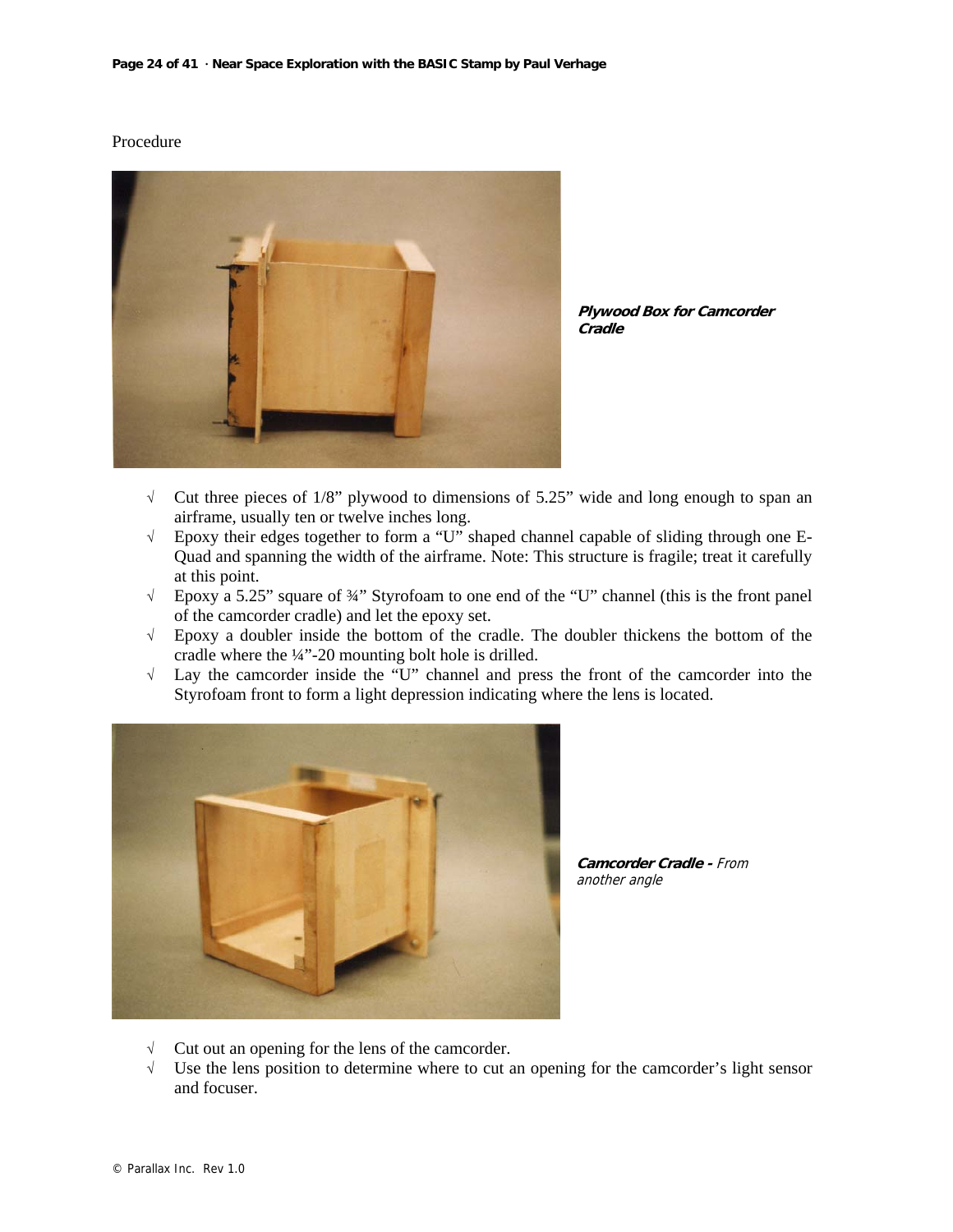- √ Note: Some camcorders have controls located on the front of the camcorder. Make all necessary holes in the front plate for these controls.
- $\sqrt{\phantom{a}}$  Use a small probe to determine the location of the ¼"-20 mounting thread of the camcorder.<br>
↓ Drill out the ¼"-20 hole in the cradle and bolt the camcorder inside the cradle.
- Drill out the ¼"-20 hole in the cradle and bolt the camcorder inside the cradle.
- $\sqrt{\phantom{a}}$  Cut a combination of  $\frac{1}{2}$ " and  $\frac{3}{4}$ " Styrofoam to fill gaps between the camcorder and the cradle. Not all the gaps have to be filled, but use enough Styrofoam to strengthen the joints in the cradle.
- $\sqrt{\phantom{a}}$  Cut a six-inch square of 1/8" plywood and center it over the front of the cradle. This is the front plate.



**View of the Front Plate –** Here shown painted

- √ Mark on the front plate the location of the openings in the front Styrofoam face of the cradle.
- $\sqrt{\phantom{a}}$  Cut out the openings in the front plate.
- √ Epoxy the six-inch square front plate to the front of the cradle.



**Another View of Front Plate**

- $\sqrt{\phantom{a}}$  Cut a 5.25" square of 34" Styrofoam to fit the back end of the cradle as a rear panel.
- $\sqrt{\phantom{a}}$  Assuming the camcorder record button is located in the back of the camcorder, cut a large enough opening in the back plate so that fingers can reach in and start the camcorder.
- $\sqrt{\phantom{a}}$  Cut another opening to make the viewfinder visible.
- √ Epoxy the back Styrofoam plate into place.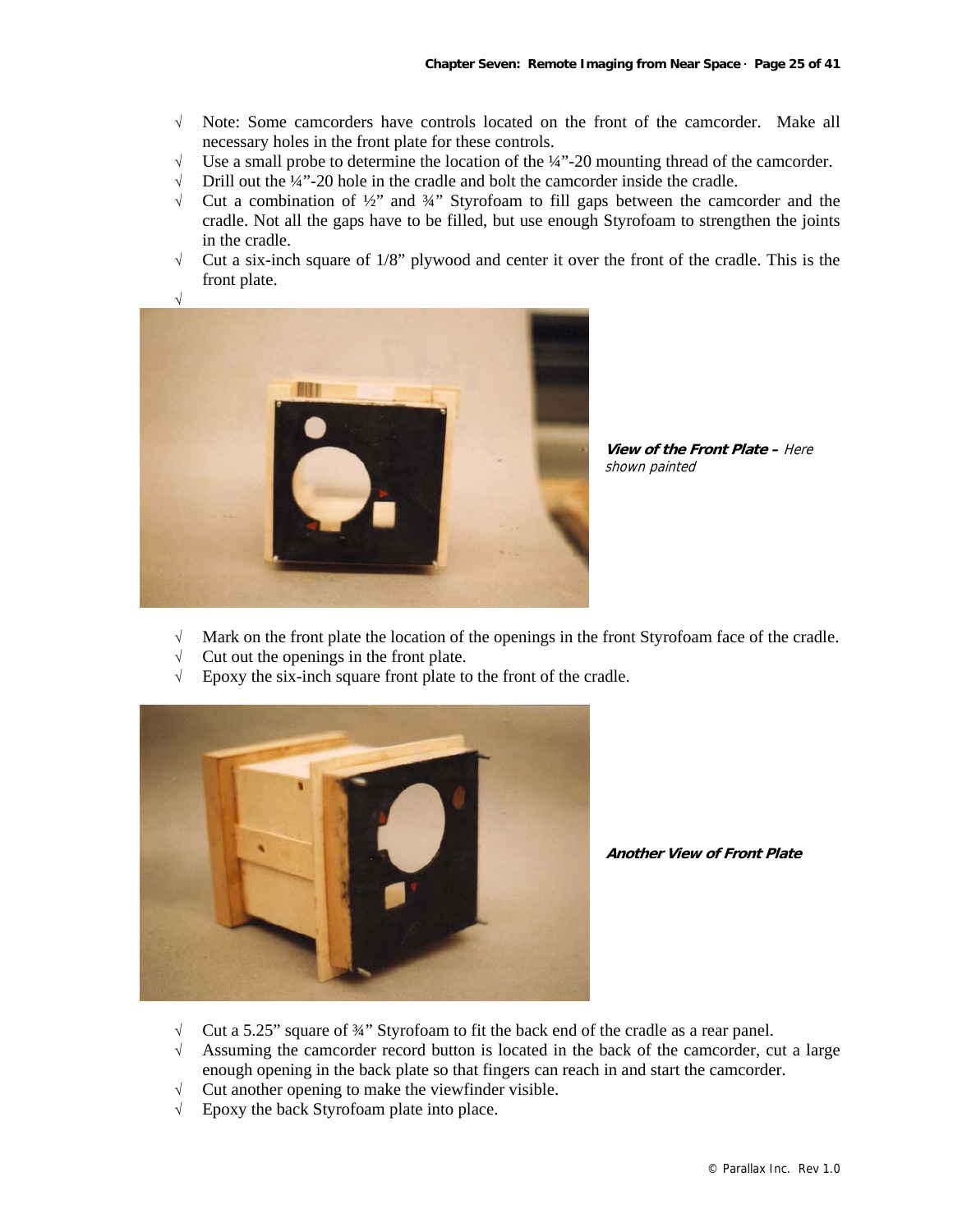- $\sqrt{\phantom{a}}$  Cut a 5.25" square of 1/8" thick plywood for the back plate.
- √ Mark the location of the openings on the plywood back plate.
- $\sqrt{\phantom{a}}$  Cut out the openings in the back plate.



**The camcorder sits next to the cradle –** next step, the test fitting.

√ Test fit the cradle by sliding it into one open E-Quad port and making sure the back end of the cradle with the plywood back plate does not extend beyond the face of the airframe.



**Cradle in the Airframe**

- $\sqrt{\phantom{a}}$  Epoxy the plywood back plate in place.
- √ Cut four pieces of #6-32 threaded rod to a length of two inches for the rear bolts.
- √ Drill 1/8" diameter holes 1.5 inches deep into the corners of the rear panel and back plate.
- $\sqrt{\phantom{a}}$  Fill the holes with epoxy and thread the threaded rod into the epoxy-filled holes
- $\sqrt{\phantom{a}}$  Cut a six-inch square sheet of 1/8" thick plywood for the back locking plate.<br> $\sqrt{\phantom{a}}$  Drill four holes in the back locking plate to match those protruding from t
- Drill four holes in the back locking plate to match those protruding from the back plate of the cradle.
- $\sqrt{\phantom{a}}$  Cut a rectangle of  $\frac{3}{4}$ " thick Styrofoam for the access cover. This will cover the openings in the back locking plate of the cradle.
- $\sqrt{\phantom{a}}$  Cut a rectangle of 1/32" thick plywood to cover the face of the access cover.
- $\sqrt{\phantom{a}}$  Epoxy the 1/32" plywood onto one face (this will be the outside face) of the access cover.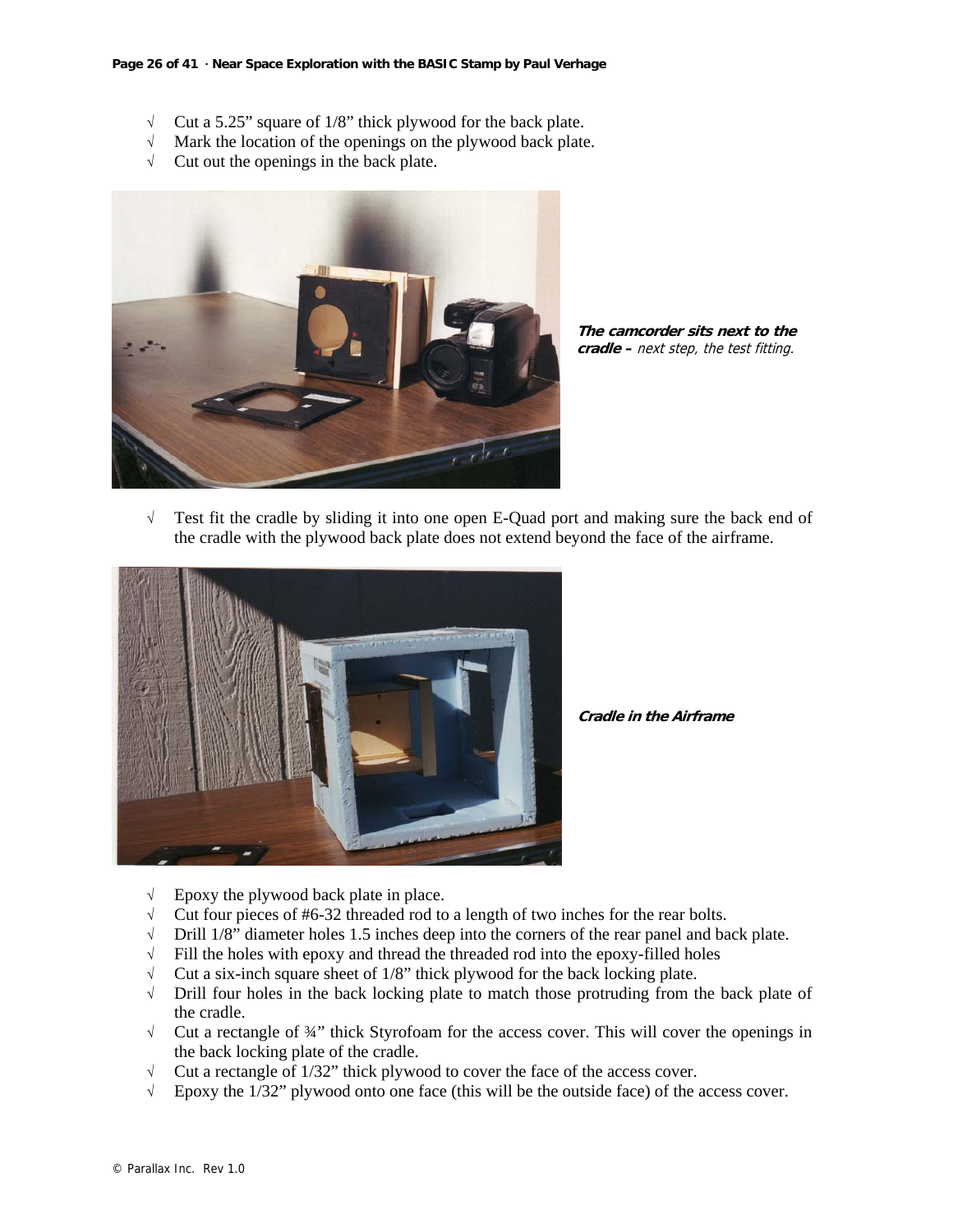- $\sqrt{\phantom{a}}$  Lay the back cover over the opening in the back plate and mark its outline.
- √ Cut ¼" by ½" basswood strips to form a border around the back cover.
- $\sqrt{\phantom{a}}$  Epoxy the ½" by ¼" basswood strips to the back plate, ½" face down.
- $\sqrt{\phantom{a}}$  Test fit the back cover to be sure it fits within the boundary created by the basswood strips.



**Test Fitting the Covers**

- √ Find the center of the vertical sides of the basswood boundary.
- $\sqrt{\phantom{a}}$  Cut notches through the center deep enough to lay a 1/8" diameter dowel in.
- $\sqrt{\phantom{a}}$  Cut the 1/8" diameter dowels to a length of  $\frac{3}{4}$ " long and sand the cut ends smooth.
- $\sqrt{\phantom{a}}$  Epoxy the dowels inside the cut notches.
- $\sqrt{\phantom{a}}$  Trim the corner bolts of the cradle and the ¼"-20 camcorder mounting bolt. Note: Use a Dremel with a sanding disk to make the bolts just long enough to do their job.
- √ Mount the camcorder inside the cradle and test fit the cradle by sliding it into one E-Quad port and bolting the back plate to the bolts, securing the cradle inside the airframe.
- √ Note: It may be necessary to trim the top of the cradle over the ¼"-20 bolt to be able to lift the cradle high enough to clear the bolt head at the bottom of the cradle.

If your camcorder has function buttons on its top face, then follow the next steps to construct a top hatch that prevents Styrofoam peanuts inside the airframe from changing camcorder settings.

- Load camcorder into the cradle.
- √ Insert the cradle into an airframe.
- $\sqrt{\phantom{a}}$  Cut a sheet of ½" thick Styrofoam large enough to cover the exposed open top of the cradle. This will be the top hatch. Note: The top hatch must be supported on its sides by the cradle, but do not create a significant overhang.
- √ Cut ¾" wide strips of 1/8" plywood to the same length as the top hatch.
- $\sqrt{\phantom{a}}$  Epoxy the 1/8" strips to the sides of the top hatch, flush with the top edge and extending ¼" below the bottom edge.
- Use masking tape to hold the 1/8" plywood strips into place while the epoxy sets.
- $\sqrt{\phantom{a}}$  Test fit the top hatch after the epoxy sets. The fit can be loose, as the top hatch just prevents Styrofoam peanuts from getting into the cradle.
- √ Paint the cradle.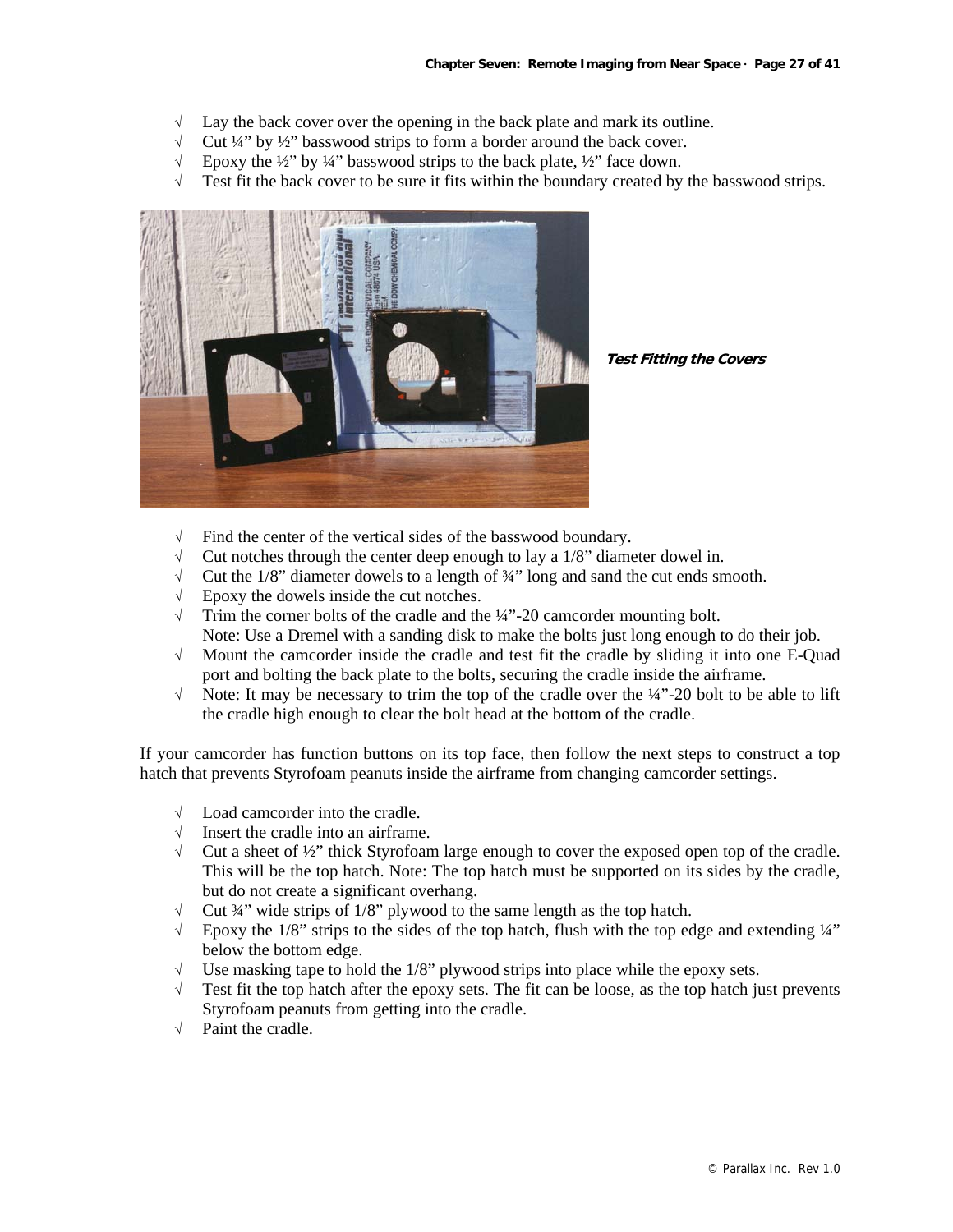# 3.2.2 Using the Camcorder Cradle

During assembly of the capsule, perform the following steps:

- √ Recharge the camcorder battery and load videotape into the camcorder.
- √ Bolt the camcorder into the cradle.
- $\sqrt{\phantom{a}}$  Slide the back end of the cradle into one E-Quad port opening of the airframe.
- √ Push the cradle through the E-Quad until the back end is sitting on the opposite E-Quad port.
- √ Bolt the back locking plate to the back of the cradle.
- $\sqrt{\phantom{a}}$  Attach the access cover into the opening in the back locking plate by wrapping rubber bands around the dowels and over the back cover.

Shortly before launch, perform the following steps:

- √ Remove the access cover.
- √ Start the camcorder.
- √ If the camcorder has function buttons on its top, then open the airframe hatch to operate the camcorder.
- √ Press any necessary buttons on the front of the camcorder.
- $\sqrt{\phantom{a}}$  Ensure the camcorder is functioning properly by looking through its viewfinder.
- √ Close the access cover and rubber band into place.
- √ Close the top hatch, if needed.

# **4.0 Mirror Rotator**



**Completed Mirror Rotator**

Camcorders are large enough that it's best to leave them fixed in place. This situation is fine if you are content with viewing only the horizon. For those times you are not, use a rotating mirror mounted outside the airframe to change the view of the camera. It is easier to rotate a lightweight mirror than a heavy camcorder. On the negative side, the mirror produces a reversed image. A second reflection can correct this (this is one of those few times where two wrongs make a right). However, the field of view of most camcorders is large enough that the second mirror must be at least six inches across. So, I'd recommend against using a second mirror. Instead of using a second mirror, video from the camcorder can be captured on a PC and rotated in software.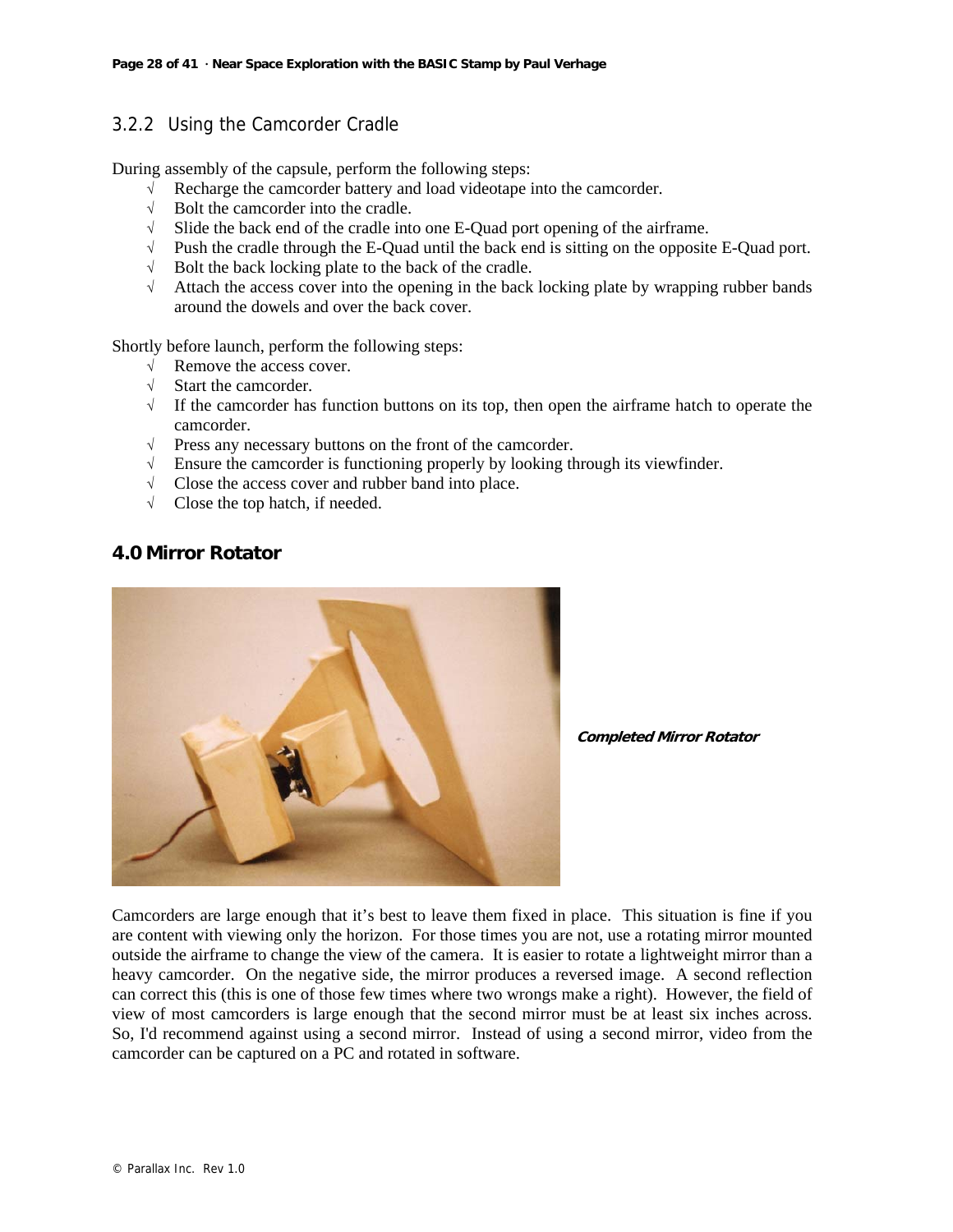A mirror mounted at a 45-degree angle in front of the camcorder lens creates a view 90-degrees away from the original optical axis of the camcorder. When the mirror is rotated along the axis between the center of the mirror and the camcorder lens, the view from the camcorder also changes. Rotating the mirror though an arc of 180 degrees lets the camcorder see the ground, the horizon, and the balloon. This section describes the construction of a rotating mirror mount for a camcorder. A simpler version of this device was used on KNSP's 1997 ATV near space missions.

#### 4.1 Materials

- First surface mirror (size to be determined)
- **Glasscutter**
- Fine tip felt tip marker
- Metal straight edge
- 2" thick Styrofoam
- <sup>1</sup>/<sub>2</sub>" thick Styrofoam
- $\bullet$   $\frac{3}{4}$ " thick Styrofoam
- Epoxy
- 1/32" thick plywood
- 1/8" thick plywood
- Popsicle sticks
- Servo
- Servo horn
- #24 AWG stranded wire, preferably three different colors
- Two diameters of heat shrink tubing to cover individual servo wires and a second larger diameter to cover all three of the servo cables
- #2-56 hardware,  $\frac{1}{2}$ " long
- Nylon cable zip tie mounting plates
- #6-32 hardware (bolts lengths to be determined later)

#### 4.2 Procedure



The mirror rotator is a unit designed as an optional attachment for the camcorder cradle. Near space flights in which the camcorder only records the horizon do not carry the mirror rotator. However,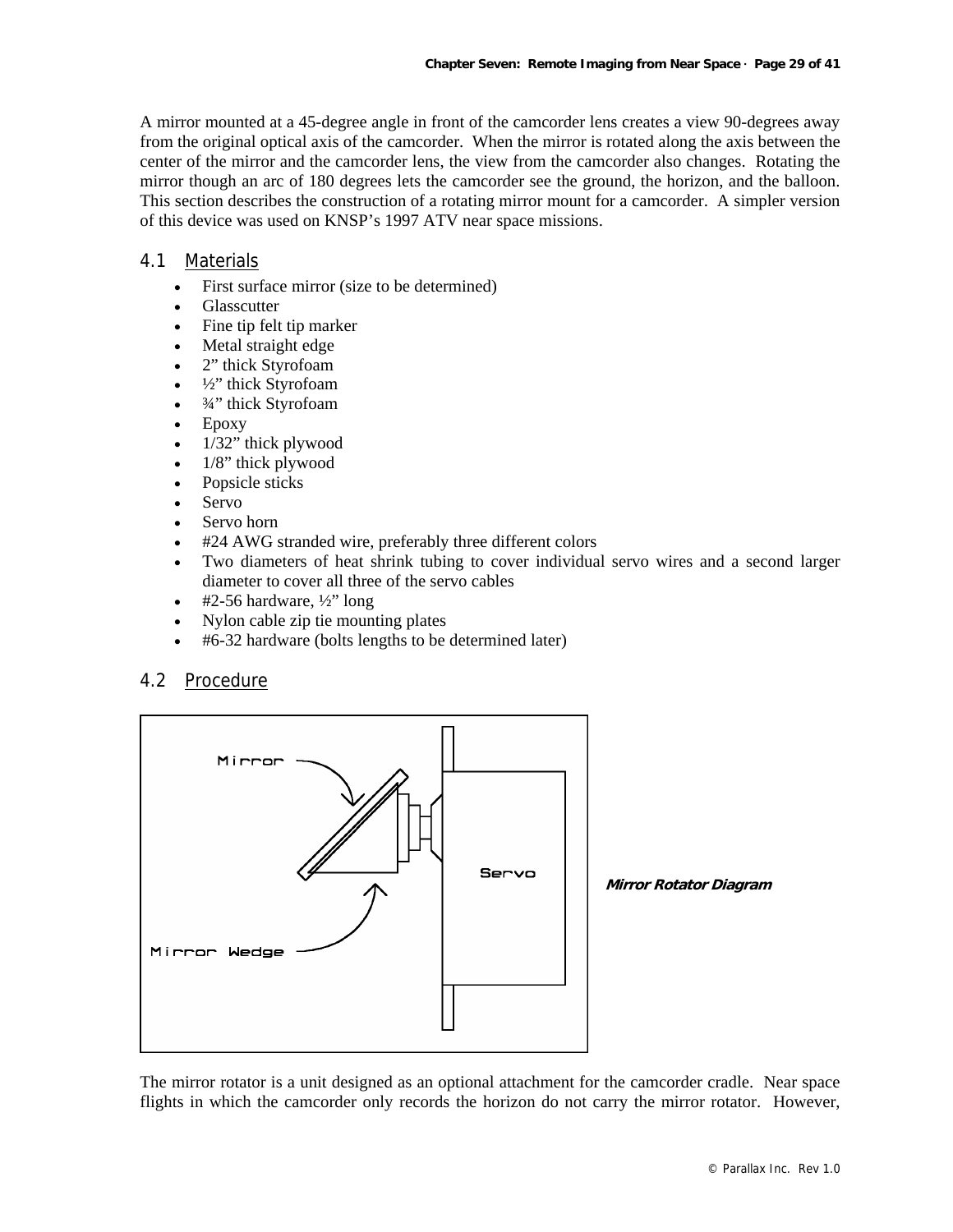those flights carrying a camcorder to record images within an arc from the ground to the balloon carry the mirror rotator mounted to the front face of the camcorder cradle. Alternatively, the mirror rotator can be permanently mounted to the face of camcorder cradle, like KNSP's first camcorder cradle.

Cut the Mirror

- √ Place the camcorder within the cradle.
- √ Hold an index card in front of the camcorder lens at a 45 degree angle.
- √ Look through the viewfinder and draw the field of view of the camcorder on the index card. The result should be an oval.
- √ Since it's difficult to cut circles in glass, draw a trapezoid (keystone-shape) around the oval field of view.
- √ Cut out the shape on the card.



**Trapezoid-shaped Mirror –** The dimensions depend on the camcorder lens.

- √ Transfer the cardboard shape to the mirror with a marker.
- √ Cut out the mirror with a straight edge and glasscutter.
- √ Clean the glass of cutting oil and set the mirror aside.

#### Alternative Mirror Shape

An alternative to a truncated triangle shaped mirror is to cut the mirror to a rectangle shape. This shape wastes weight, but may be easier to cut.

#### Making the Mirror Wedge

- $\sqrt{\phantom{a}}$  Make a square in 1/8" plywood with each side equal to the smallest dimension of the mirror trapezoid. This square forms the base of the mirror wedge.
- √ Draw diagonal lines from opposite corners of the mirror wedge base.
- √ Place a servo horn on the mirror wedge base, centered on the drawn cross.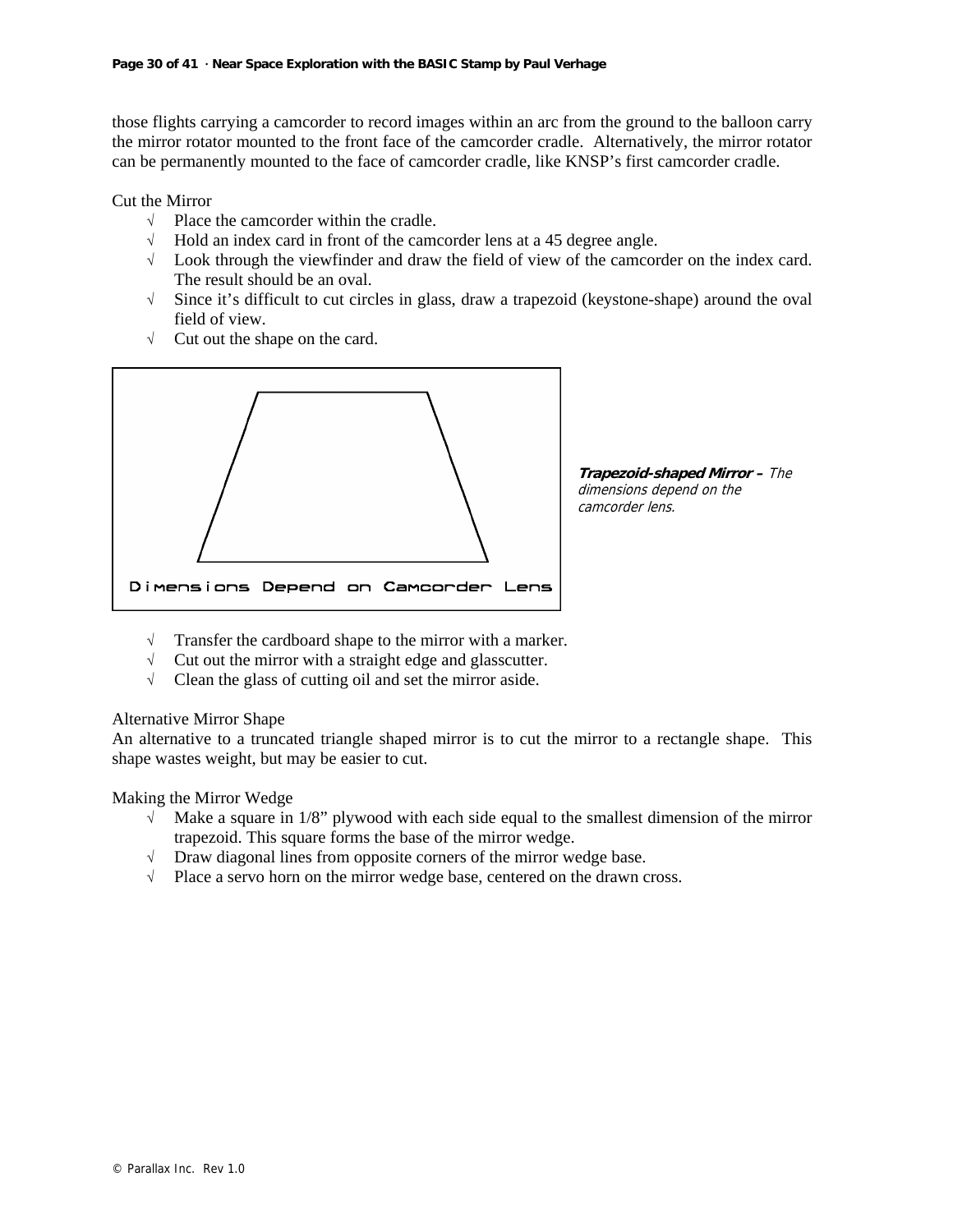

- √ Mark the location of the outer hole in each servo horn.
- √ Enlarge the outer hole in each arm of the servo horn (the hole has to be large enough for #2- 56 bolts).
- Drill four holes in the 1/8" plywood mirror wedge base just undersized for the #2-56 bolts.
- √ Epoxy and thread the bolts into the plywood mirror wedge base and let the epoxy set.



- $\sqrt{\phantom{a}}$  Test fit the servo horn; it needs to slip on and off the bolts in the mirror base.
- √ Cut a cube out of Styrofoam with sides equal to the sides of the mirror base.
- √ Press the cube on the bolt head side of the mirror base, making impressions in the Styrofoam at the location of the bolt heads.
- √ Cut small pits into the cube at the location of the bolt heads.
- $\sqrt{\phantom{a}}$  Test fit the cube; it should sit flush on the mirror base.
- √ Epoxy the cube to the mirror base, trapping the bolt heads between the mirror base and the cube.
- $\sqrt{\phantom{a}}$  Measure the dimension and corners of the cube; insure the cube is as close as possible to a perfect cube.
- $\sqrt{\phantom{a}}$  Cut 1/32" plywood to fit the sides of the cube.
- $\sqrt{\phantom{a}}$  Epoxy the plywood to the sides of the cube. Do not epoxy plywood to the top of the cube.
- √ Mark a 45-degree diagonal line on two side of the cube.
- √ Carefully cut the cube in half along the line, creating a wedge attached to the mirror base.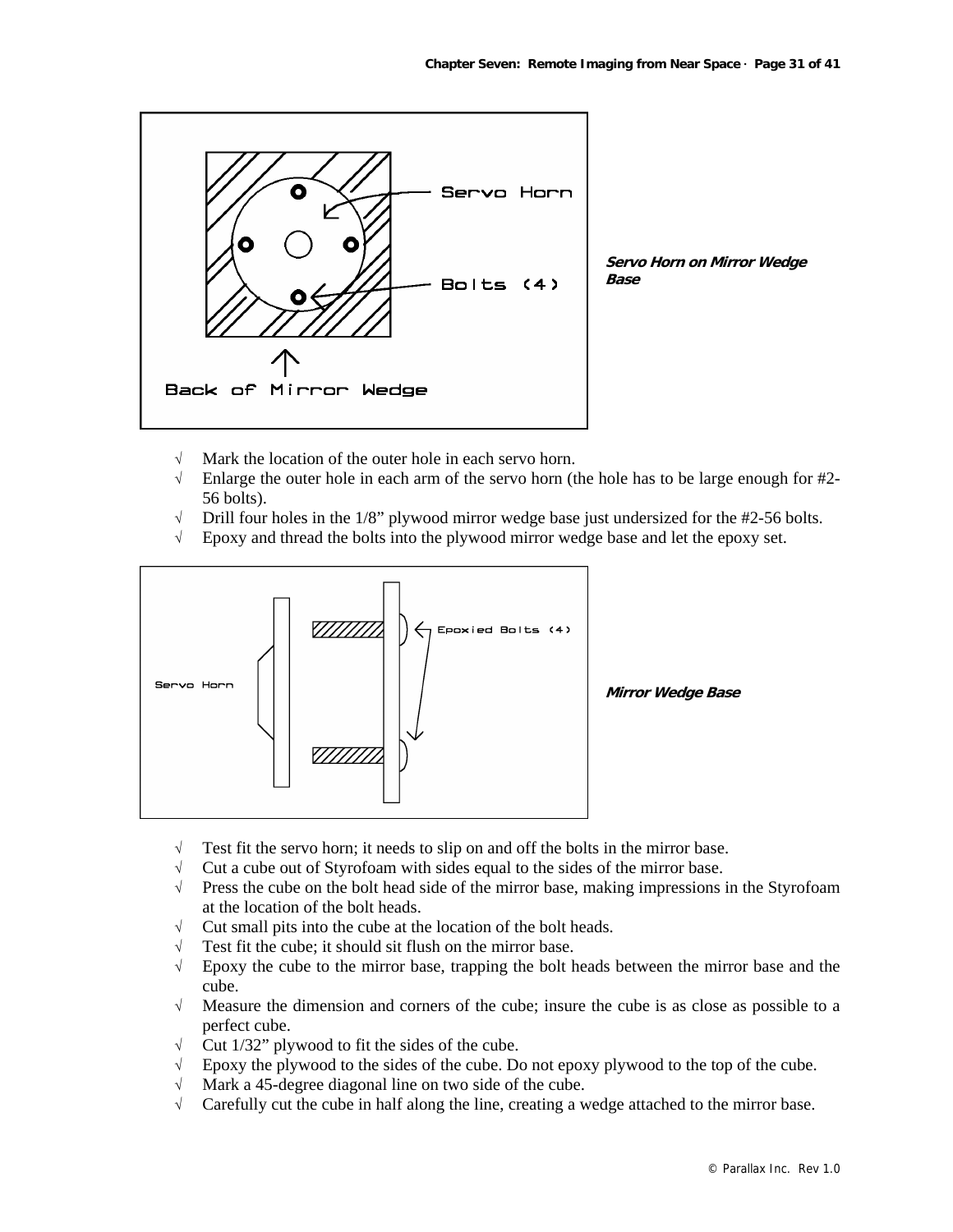√ Trim the 45-degree face of the former cube to make it flat and smooth, with a stationary belt sander if possible.



Center and epoxy the mirror to the diagonal face of the wedge with the aluminized face up.

Note: When the mirror is epoxied with the aluminized side facing the wedge the mirror still reflects, but the images are slightly doubled and less crisp and bright. This is why a second surface mirror is not used.

#### Making the Servo Holder

The servo holder positions the mirror directly in front of the camcorder lens. Since every camcorder model has different dimensions, these directions cannot give the dimensions for your particular camcorder. However, from the procedure outlined below, you can design and build a servo holder.

The servo holder is designed as an "L" shaped bracket that is bolted onto the face of the camcorder cradle. The servo holder is optional; not every flight carrying a camcorder must carry it. The servo holder positions the mirror wedge as close to the camcorder lens as possible. The servo rotates the mirror through a 180-degree arc, letting the camcorder see everything within that arc.

- √ Place the camcorder inside the camcorder cradle.
- √ Rotate the servo to its mid-position.
- √ Bolt the servo horn to the servo.
- $\sqrt{\phantom{a}}$  Bolt the mirror wedge to the servo horn so that the narrow end of the mirror wedge points to the far end of the servo.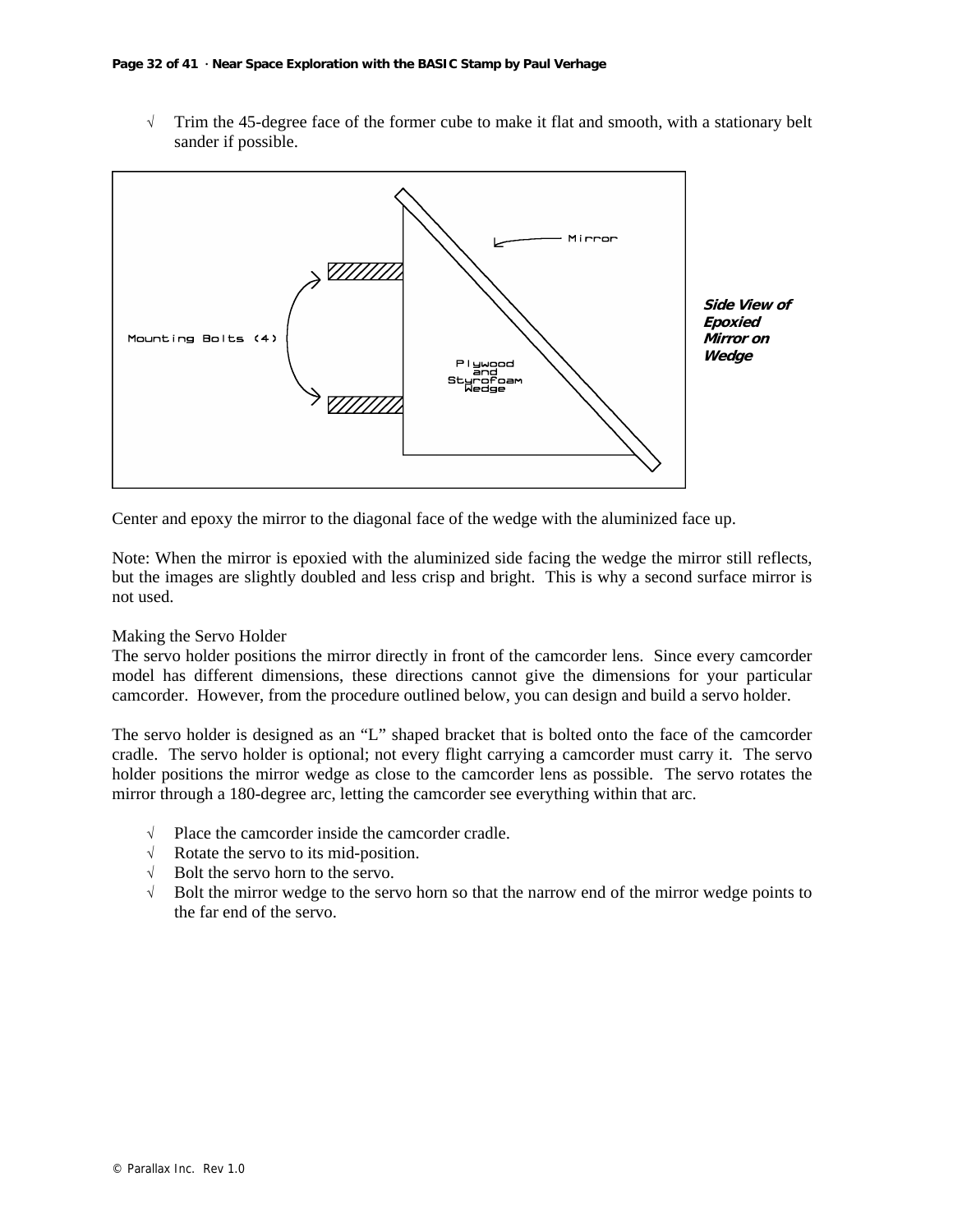



- √ Prop the mirror wedge centered and in front of the camcorder lens.
- √ Measure the distance from the front of the servo to the far edge of the cradle; this distance is the length of the mirror rotator arm.
- √ Make two booms from ¾" thick Styrofoam and 1/32" plywood that is one inch wide and as long as the length of the mirror rotator arm. Note: Do not cover the small ends of the boom with 1/32" plywood or trim the booms at this time.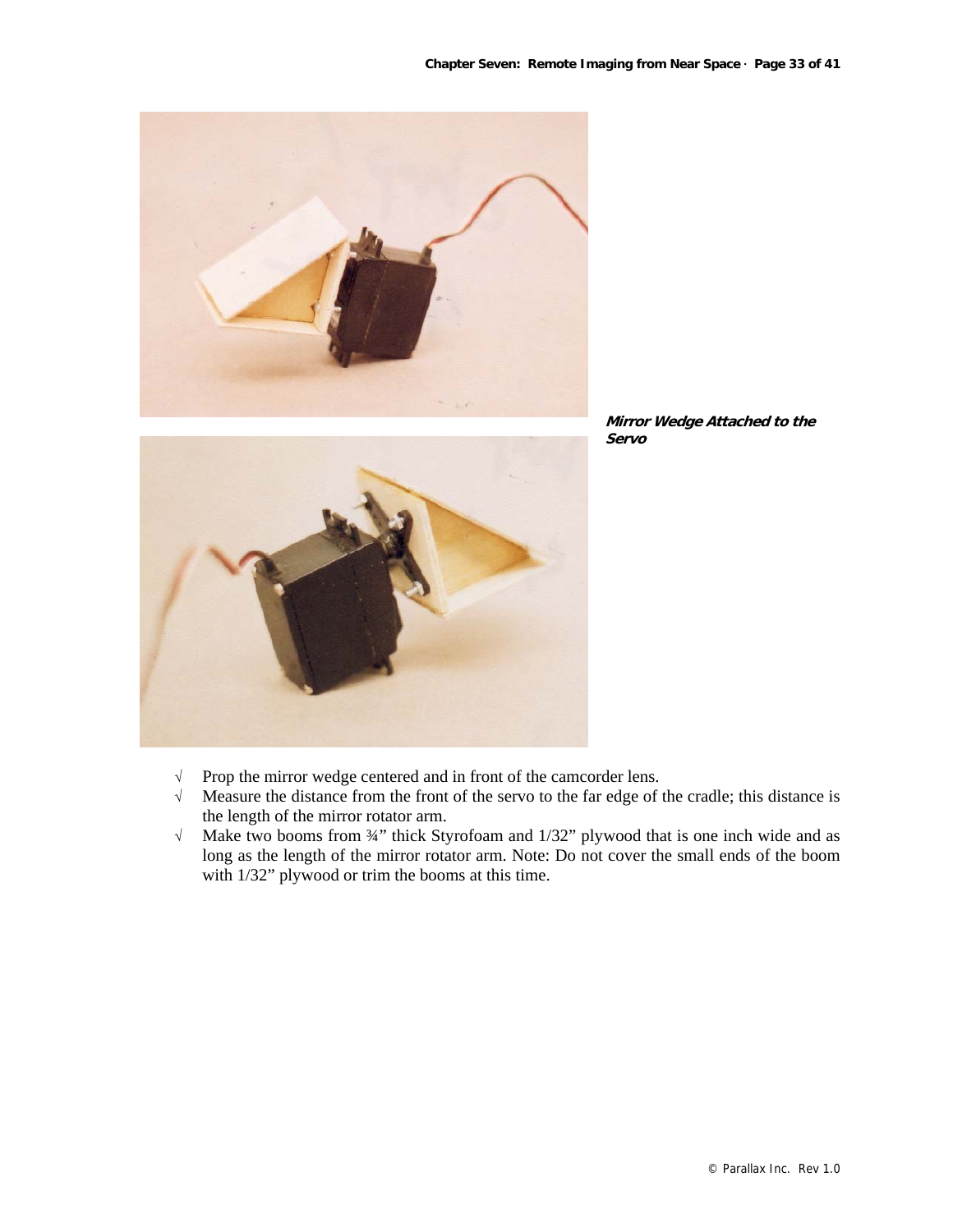

**Booms Holding Servo –** Two ¾" thick Styrofoam booms support the servo.

- √ Tape or rubber band the booms to both sides of a servo.
- √ Cut two Popsicle sticks to length, so they extend across the booms and servo.
- √ Slide the servo away from the booms slightly, so that the Popsicle sticks slide beneath the servo-mounting tabs.
- √ Epoxy the Popsicle sticks into place so that they and the booms form a box around the servo.
- √ Clamp the Popsicle sticks to the booms as the epoxy sets.
- √ Drill one hole in each Popsicle stick that matches a hole in the servo-mounting tab.
- √ Cut and epoxy a piece of 1/8" thick plywood to cover the exposed end of the booms closest to the servo.



 $\sqrt{\phantom{a}}$  Position the booms in front of the camcorder cradle such that the mirror is centered in front

© Parallax Inc. Rev 1.0

 $\sqrt{\phantom{a}}$  Bolt the servo into the end of the booms.

of the camcorder lens (the camcorder is still inside the cradle).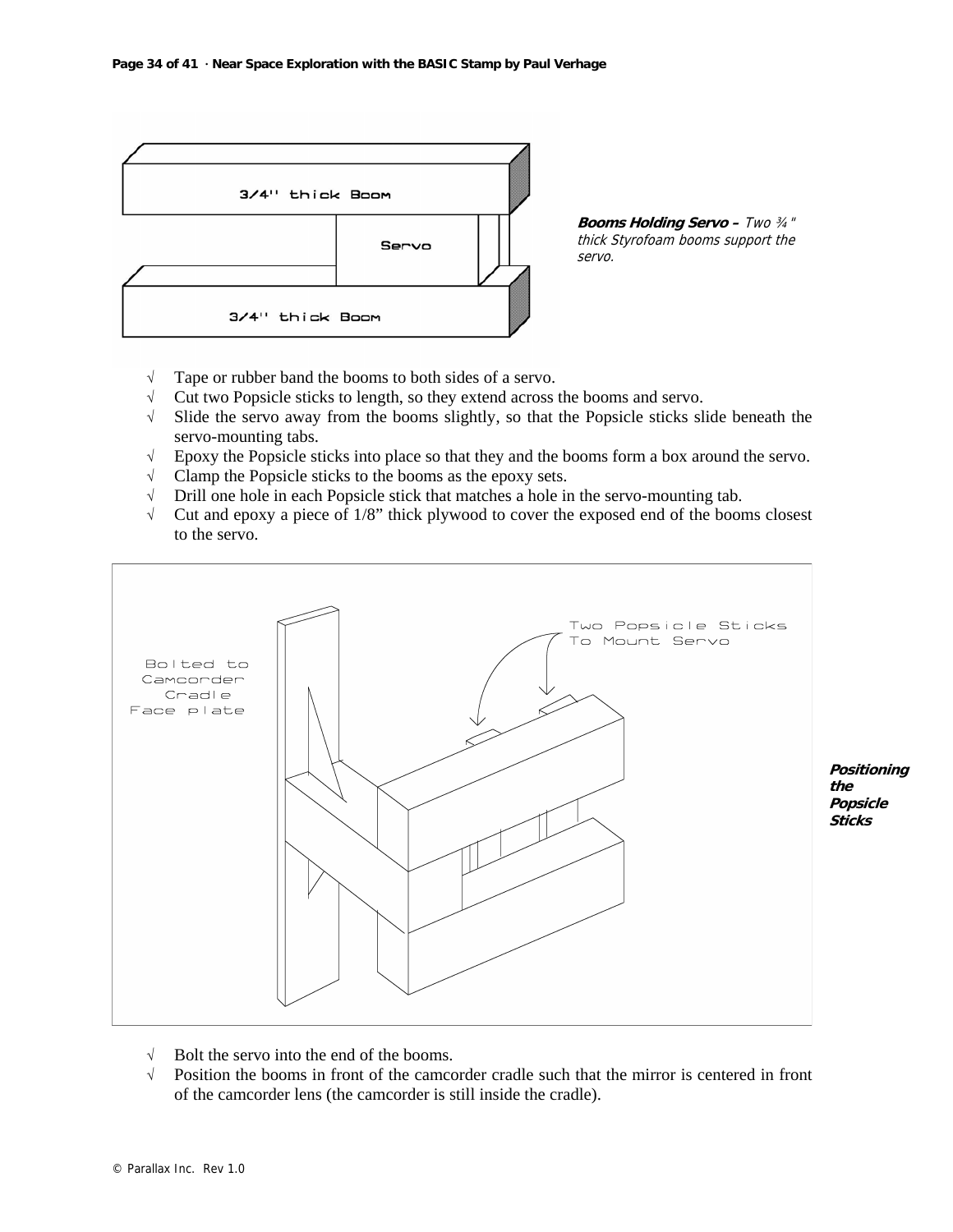

**Mirror and Wedge in front of Camcorder**



**Photograph of Mirror Assembly –** Before Mounting to Cradle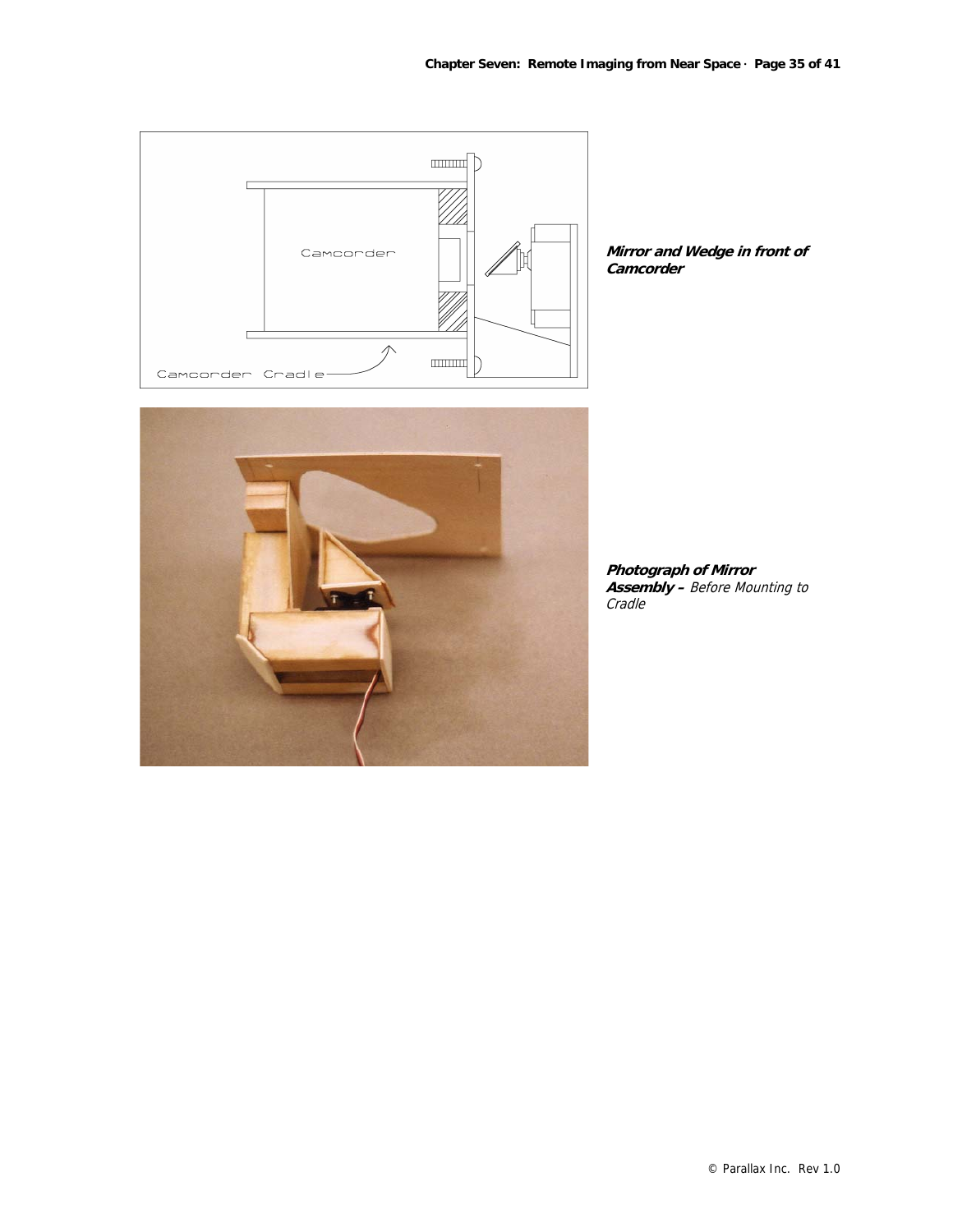

**Mirror and Wedge mounted to Cradle** 

- √ Measure the distance from the front of the mirror rotator arm to the front face of the camcorder cradle; this distance is the depth of the mirror rotator arm.
- √ Make one boom from ¾" thick Styrofoam and 1/32" plywood that is one inch wide and as long as the depth of the mirror rotator arm. This arm is called the mirror rotator stand-off.
- √ Check the fit of the new boom to the spacing between the servo arm; you may need to trim the foam thickness or add a doubler to the boom to make a tight fit. Note: Do not cover the small ends of the mirror rotator standoff with 1/32" plywood or trim the boom at this time.
- √ Epoxy the mirror rotator standoff between and perpendicular to the mirror rotator arm.
- $\sqrt{\phantom{a}}$  Cut a rectangle of 1/8" plywood that is one inch wide and two inches long.
- √ Epoxy the rectangle over the end of the standoff and the rotator arm.
- √ Remove the servo and mirror from the rotator arm.
- √ Sand the rotator and standoff arms with a stationary belt sander to remove any blemishes or rough edges.
- √ Replace the servo back into the end of the rotator arm.
- $\sqrt{\phantom{a}}$  Cut a rectangle of 1/8" plywood to measure six inches long and two inches wide. This is the mounting plate of the rotator.
- √ Place the plywood on the cradle and along either the left or right edge of the cradle.
- $\sqrt{\phantom{a}}$  Place the standoff mirror rotator arm on the rotator mounting plate.
- $\sqrt{\phantom{a}}$  Check the fit and the gap between the mirror and cradle face, making sure the standoff is perpendicular to the mounting plate and the mirror is free to rotate.
- √ Trim the standoff arm as necessary.
- √ Double check the fit again and mark the proper location for the standoff arm.
- √ Remove the mirror wedge and set it aside.
- √ Epoxy the standoff arm to the mounting plate.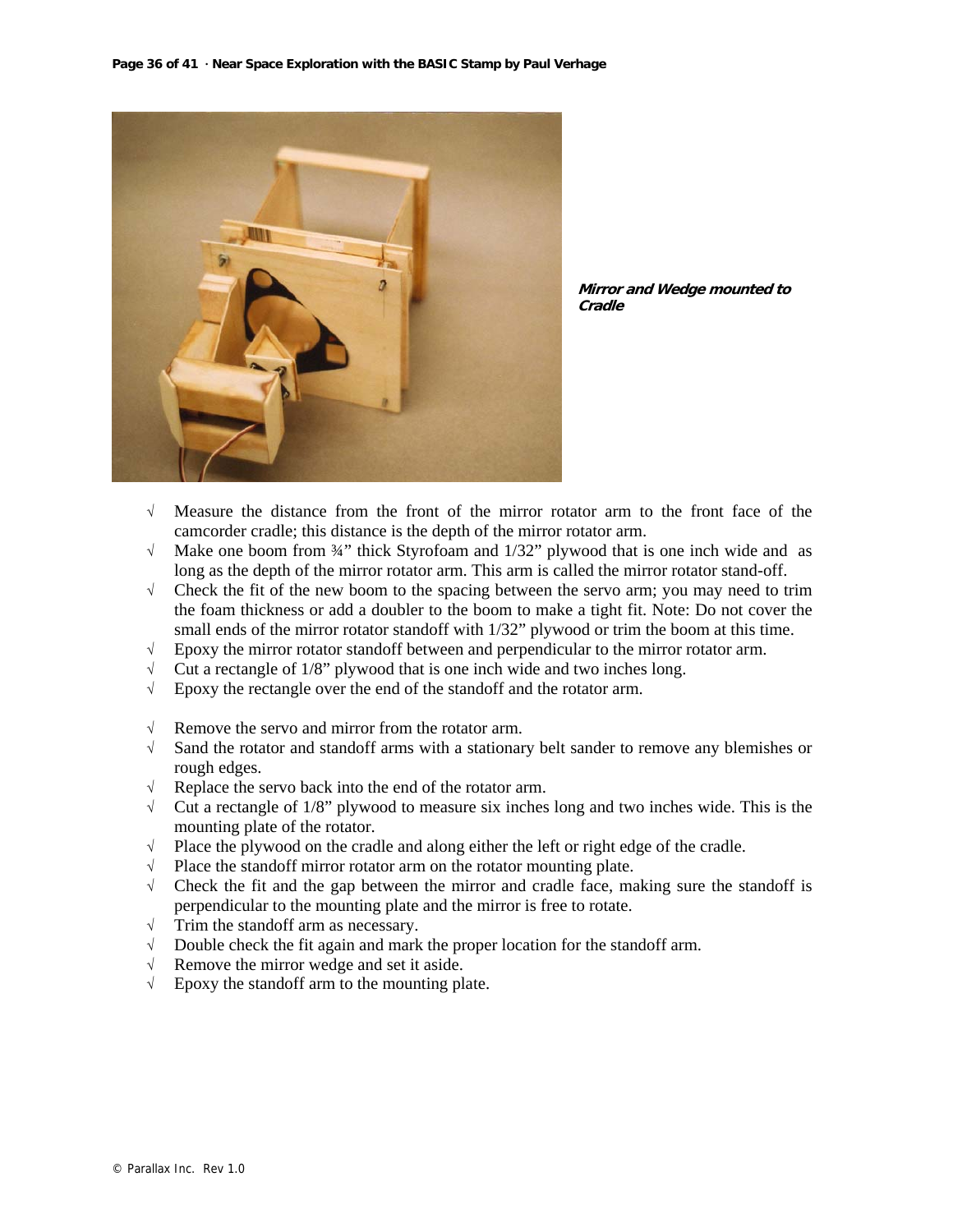

- $\sqrt{\phantom{a}}$  Cut two triangles of 1/8" plywood to brace the standoff arm to the mounting plate.
- $\sqrt{\phantom{a}}$  Epoxy the plywood braces to the standoff arm and mounting plate.
- √ Remount the mirror wedge to the rotator arm.
- $\sqrt{\phantom{a}}$  Place the rotator arm back onto the cradle and center the mirror over the camcorder lens.
- √ Determine two locations to drill two holes for 6-32 bolts. The bolts are bolted inside the cradle, with threads sticking out. The mirror rotator is attached to these bolts.
- $\sqrt{\phantom{a}}$  Mark the location of two holes to mount the plate on the face of the cradle.
- √ Mark the location of a third hole to pass the servo cable through.
- √ Remove the mirror wedge.
- √ Align the rotator arm with the cradle face.
- $\sqrt{\phantom{a}}$  Drill two 1/8" diameter holes through the cradle face and the mounting plate.
- √ Remove the cradle from the airframe.
- √ Insert bolts from the inside, sticking out.
- √ Determine the length of bolts needed (about ¼" beyond edge of the cradle face).
- $\sqrt{\phantom{a}}$  Insert the proper length of bolts and epoxy inside the cradle face.
- √ Drill and cut a slot to pass the servo connector through.

#### Servo

- √ Cut the servo cable in half.
- √ Split the servo cables back one inch.
- $\sqrt{\phantom{a}}$  Strip insulation from the ends of all the wires.
- √ Cut three lengths of #24 AWG wire, at least 24 inches long.
- √ Strip insulation from both ends of all three wires.
- √ Solder the wires to the ends of the wires on the servo.
- √ Slide thin heat shrink tubing onto the #24 AWG wires and cover the exposed solder joint.
- $\sqrt{\phantom{a}}$  Slide the large diameter heat shrink tubing over the solder wires and shrink.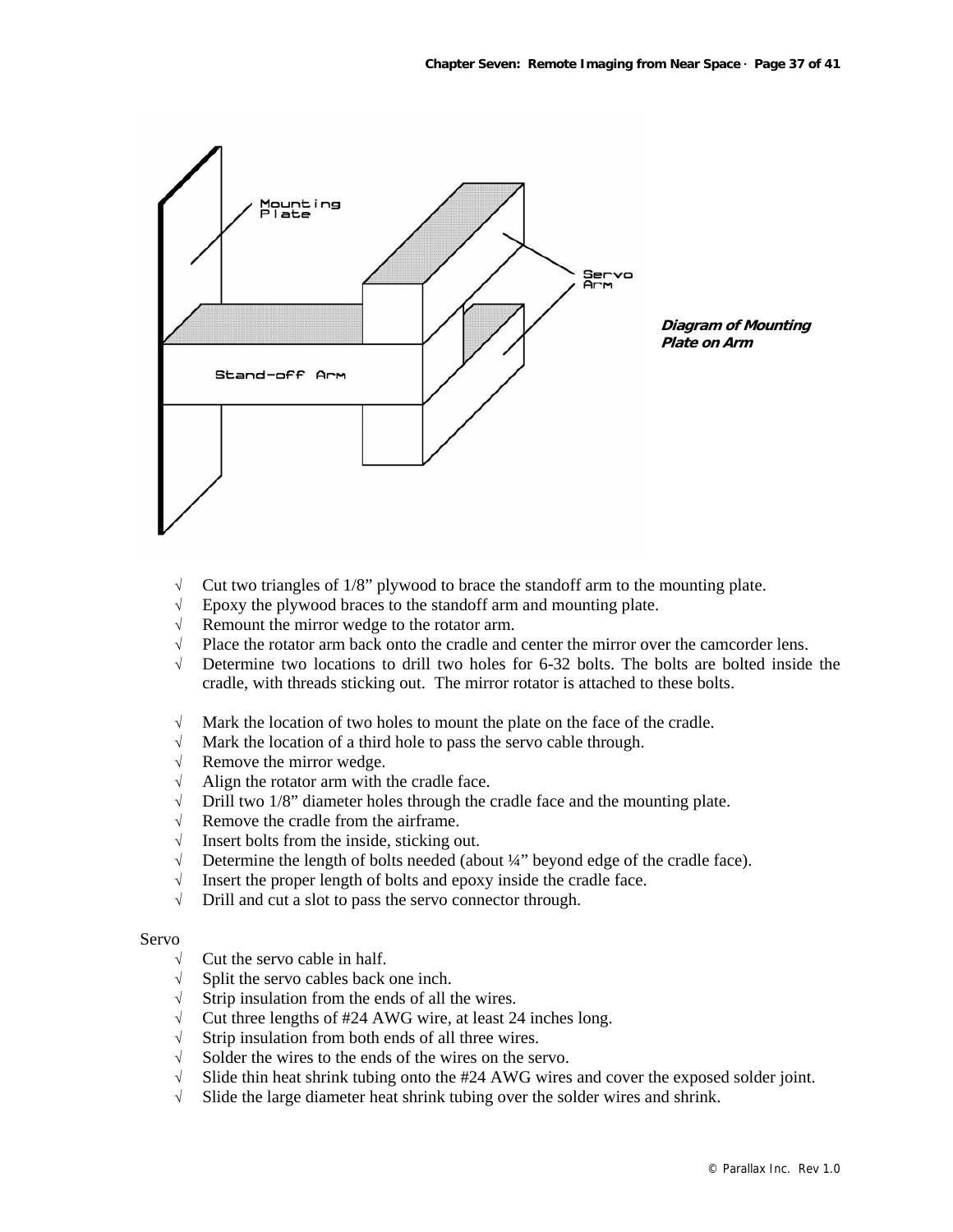- $\sqrt{\phantom{a}}$  Slide one more piece of large diameter heat shrink tubing over the #24 AWG wires.
- √ Slide three more pieces of thin heat shrink tubing over the individual #24 AWG wires.
- $\sqrt{\phantom{a}}$  Solder the end of the servo wire to the new extension.<br>  $\sqrt{\phantom{a}}$  Cover the exposed soldered wires with thin heat shrink
- Cover the exposed soldered wires with thin heat shrink tubing.
- √ Cover the soldered joint with the large diameter heat shrink tubing.
- √ Stick a couple of nylon zip tie mounting plates to the mirror rotator arm so that the servo cable will stay out of the way of the camcorder.
- $\sqrt{\phantom{a}}$  Zip tie the servo cable to the arm.
- √ Paint the mirror rotator

Directions to Use the Mirror Rotator

- √ Bolt the mirror rotator to the face of the cradle.
- √ Mount the camcorder inside the cradle.
- √ Insert the cradle into the airframe.
- √ Bolt the back plate onto the cradle.

Connect the servo cable to a flight computer and write test code to determine what values command the SSC II to position the servo-controlled mirror into the desired positions.

# **Good to Know**



# *The Distance To and Depression Of the Horizon From Near Space*

**Near Space Horizon**

The higher a near space capsule ascends, the greater the distance to its horizon. A simple rule of thumb is that the distance to the horizon in miles equals the square root of one and a half times the altitude in feet. In other words:

$$
D = \sqrt{1.5 \times A}
$$

where D is distance in miles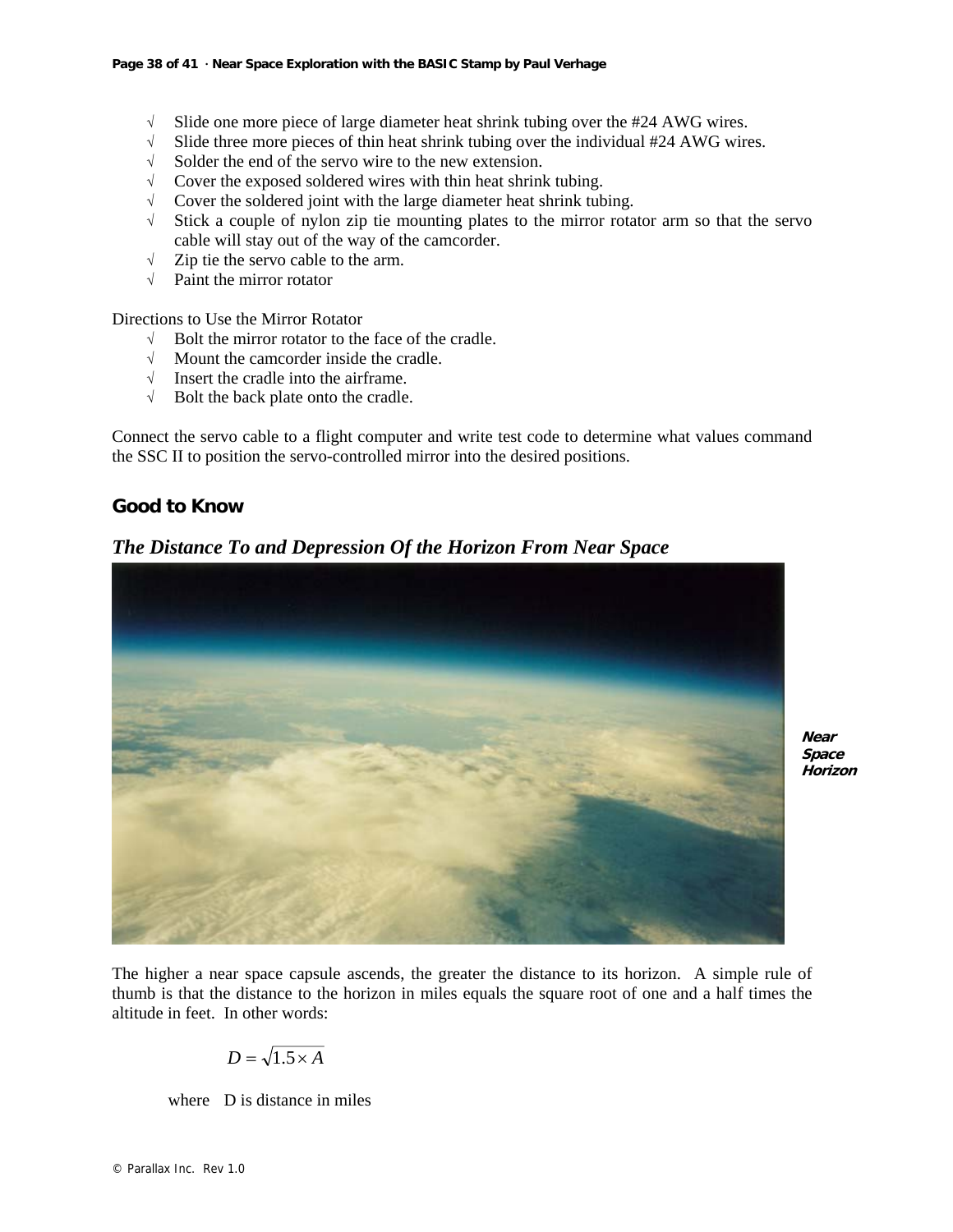#### A is altitude in feet

Not only does the distance to the horizon get greater as the capsule ascends, it also depresses. That is to say that the horizon gets lower as the capsule climbs higher. At the Earth's surface the horizon is 90 degrees from the zenith (the point straight overhead) in all directions. So the Earth and sky each occupy equal amounts (50% each) of your total view. As the capsule ascends, the horizon appears lower, allowing the sky to occupy more than 50% of the total viewing area of the capsule.

The angular radius occupied by the Earth is calculated by taking the arcsine of the ratio of the radius of the Earth divided by the sum of the Earth's radius and the capsule's altitude. The Earth's radius and the balloon's altitude must be in the same units so the ratio is a dimensionless number before taking the arcsine.

Angular Diameter of the Earth (at altitude  $H$ ) = arcsine[Re/(Re+H)]

Where: Re is the radius of the Earth (3963 miles or 6378 km) H is the altitude of the capsule (in same units as Re)

So while standing at the Earth's surface, with negligible altitude, we have:

| Diameter (angular) | $=$ | arcsine $[3963/(3963+0)]$ |
|--------------------|-----|---------------------------|
|                    |     | arcsine (3963/3963)       |
|                    |     | arcsine(1)                |
|                    | $=$ | 90 degrees (as expected)  |

At a flight reaching 100,320 feet (19 miles) though, the angular radius of the Earth changes significantly.

| Diameter (angular) | $=$ | $arcsine [3963/(3963+19)]$ |
|--------------------|-----|----------------------------|
|                    |     | arcsine (3963/3982)        |
|                    | $=$ | arcsine(0.9952)            |
|                    | $=$ | 84.4 degrees               |

So at 100,320 feet the horizon is depressed 5.6 degrees and the sky extends 95.6 degrees from zenith to horizon in all directions.

Why is horizontal depression related to the distance to the horizon? Recall from geometry that the sum of interior angles of a triangle is equal to 180 degrees.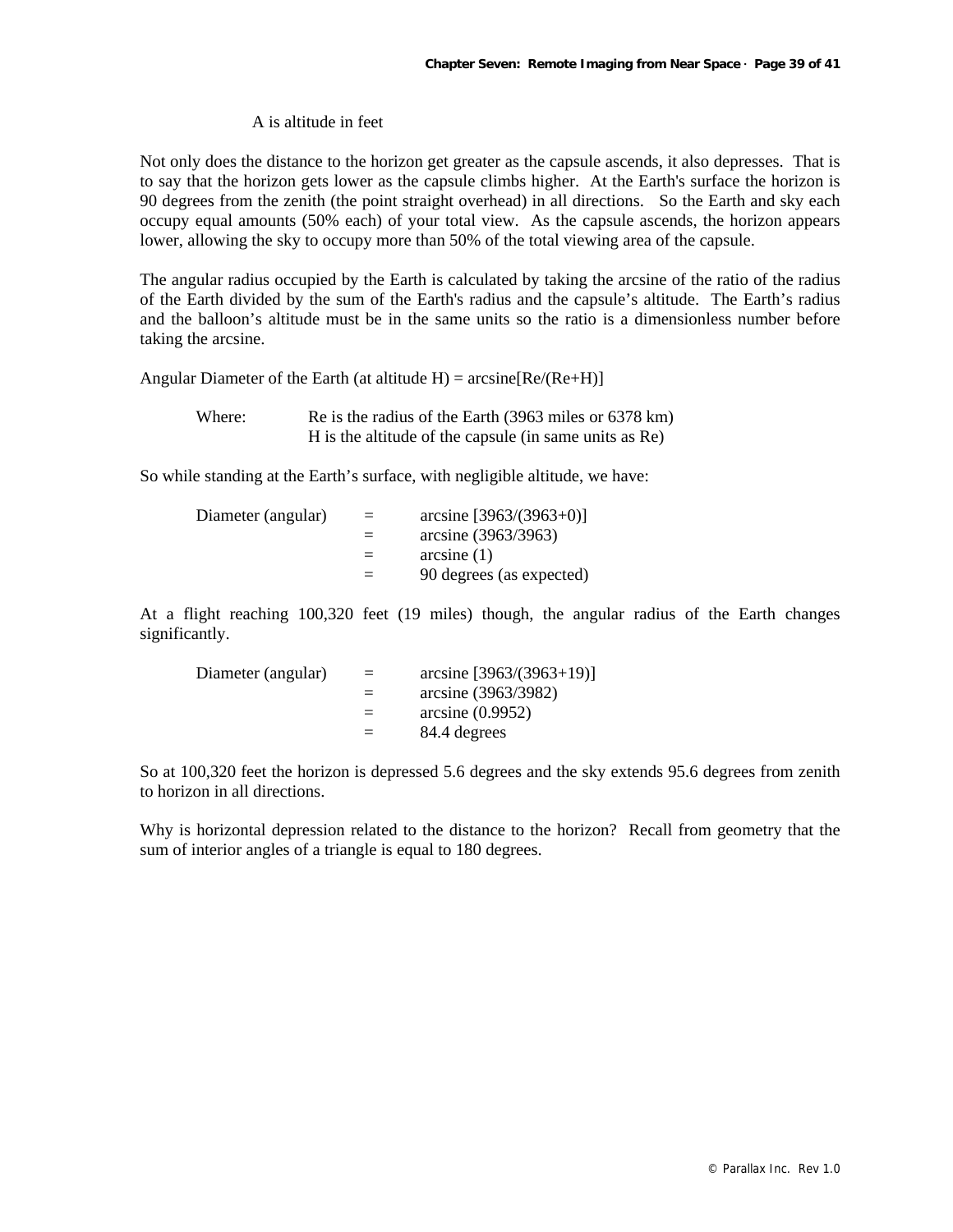

**Triangle** - Sum of interior angles

So, in the diagram below, the sums of the angles, E (the angular distance to the horizon), N (the angle between the capsule's nadir to horizon), and H (angle between horizon and Earth's center – always equal to 90 degrees) must equal 180 degrees. If angle H (90 degrees) is subtracted, then we find that the sum of angles N and E equal 90 degrees. At the balloon's location, the sum of angles D (horizontal depression) and N also equals 90 degrees. Setting the two sums of angles equal to each other, we have